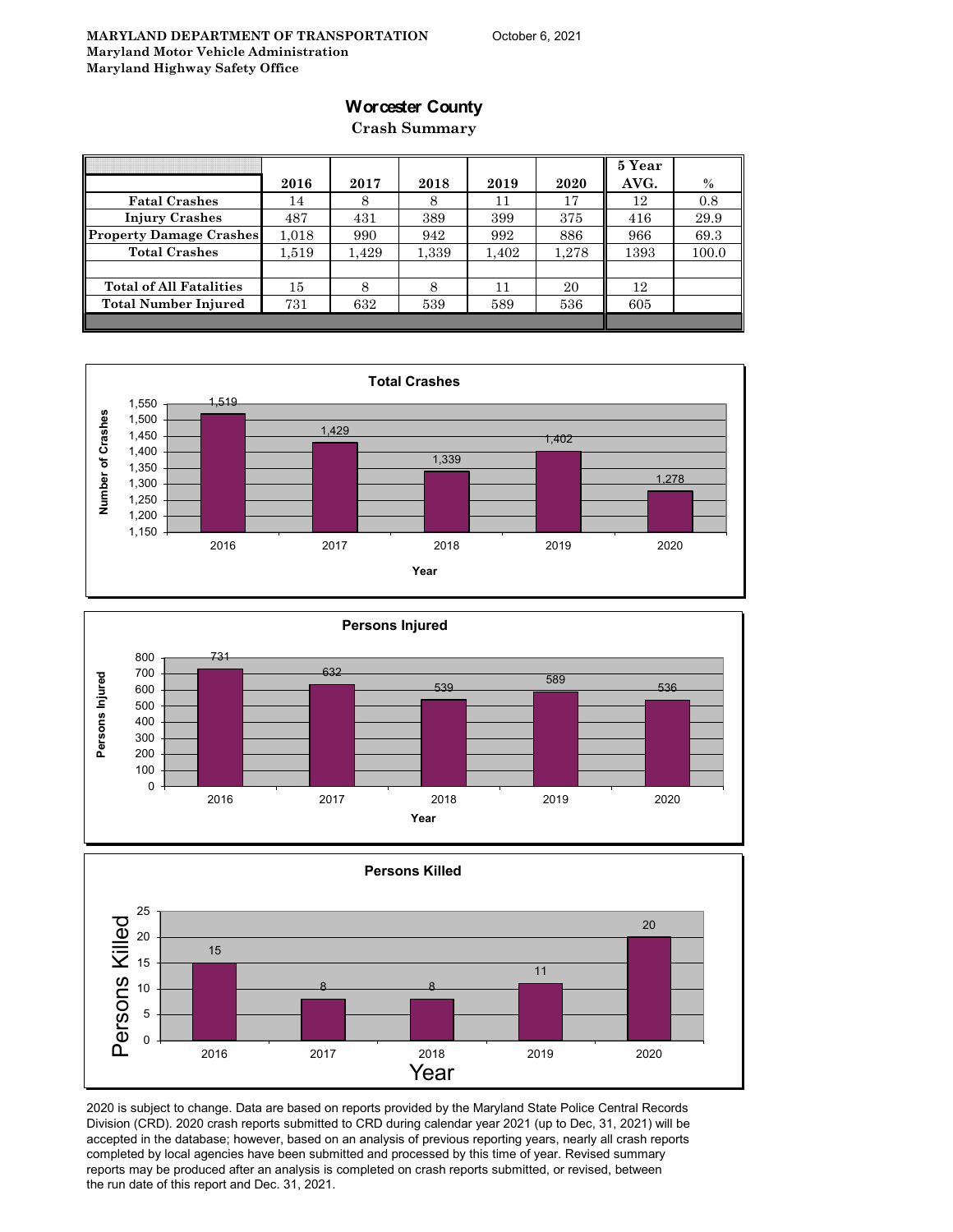| <b>Route Type</b>      |                  |                  |                  |                  |                  |                  |           |  |  |  |
|------------------------|------------------|------------------|------------------|------------------|------------------|------------------|-----------|--|--|--|
|                        |                  |                  |                  |                  |                  |                  |           |  |  |  |
| <b>Route Type</b>      | 2016             | 2017             | 2018             | 2019             | 2020             | AVG.             | $\%$      |  |  |  |
| IS                     | $\overline{0}$   | $\mathbf{0}$     | $\mathbf{0}$     | $\overline{0}$   | $\theta$         | $\mathbf{0}$     | 0.0       |  |  |  |
| <b>US</b>              | 332              | 307              | 293              | 329              | $275\,$          | 307              | 22.0      |  |  |  |
| <b>MD</b>              | 598              | 551              | 456              | 513              | 494              | 522              | 37.5      |  |  |  |
| $\bf CO$               | 161              | 175              | 187              | 182              | 174              | 176              | 12.6      |  |  |  |
| MU                     | 190              | 155              | 157              | 163              | 158              | 165              | 11.8      |  |  |  |
| GV                     | $\overline{0}$   | $\overline{0}$   | $\boldsymbol{0}$ | $\boldsymbol{0}$ | 1                | $\mathbf{0}$     | 0.0       |  |  |  |
| $\mathbf{SR}$          | $\boldsymbol{0}$ | $\mathbf{0}$     | $\boldsymbol{0}$ | $\boldsymbol{0}$ | $\overline{0}$   | $\mathbf{0}$     | 0.0       |  |  |  |
| <b>OP</b>              | $\mathbf{0}$     | $\,2$            | $\sqrt{2}$       | $\boldsymbol{3}$ | $\boldsymbol{3}$ | $\sqrt{2}$       | 0.1       |  |  |  |
| Balto. City CY         | $\boldsymbol{0}$ | $\boldsymbol{0}$ | $\boldsymbol{0}$ | $\mathbf{0}$     | $\boldsymbol{0}$ | $\boldsymbol{0}$ | $0.0\,$   |  |  |  |
| <b>Parking Lots</b>    | 122              | 136              | 132              | 134              | 110              | 127              | 9.1       |  |  |  |
| Unknown                | 116              | 103              | $112\,$          | 78               | 63               | 94               | $6.8\,$   |  |  |  |
| <b>Total Crashes</b>   | 1,519            | 1,429            | 1,339            | 1,402            | 1,278            | 1393             | 100.0     |  |  |  |
|                        |                  |                  |                  |                  |                  |                  |           |  |  |  |
|                        |                  |                  |                  |                  |                  |                  |           |  |  |  |
| <b>Route Type</b>      | 2016             | 2017             | 2018             | 2019             | 2020             | AVG.             | $\%$      |  |  |  |
| <b>IS</b>              | 0                | $\Omega$         | $\Omega$         | $\Omega$         | $\Omega$         | $\Omega$         | 0.0       |  |  |  |
| <b>US</b>              | 117              | 96               | 93               | 87               | 81               | 95               | 22.8      |  |  |  |
| <b>MD</b>              | 243              | 204              | 174              | 191              | 186              | 200              | 48.0      |  |  |  |
| $\bf CO$               | 48               | 55               | 65               | 68               | 46               | 56               | 13.6      |  |  |  |
| MU                     | 42               | 40               | $\sqrt{27}$      | $\rm 37$         | 42               | $38\,$           | 9.0       |  |  |  |
| GV                     | $\boldsymbol{0}$ | $\boldsymbol{0}$ | $\boldsymbol{0}$ | $\boldsymbol{0}$ | $\overline{0}$   | $\overline{0}$   | $0.0\,$   |  |  |  |
| SR                     | $\boldsymbol{0}$ | $\mathbf{0}$     | $\mathbf{0}$     | $\boldsymbol{0}$ | $\overline{0}$   | $\mathbf{0}$     | 0.0       |  |  |  |
| <b>OP</b>              | $\boldsymbol{0}$ | $\mathbf{0}$     | $\boldsymbol{0}$ | $\boldsymbol{0}$ | $\overline{0}$   | $\mathbf{0}$     | 0.0       |  |  |  |
| Balto. City CY         | $\overline{0}$   | $\boldsymbol{0}$ | $\boldsymbol{0}$ | $\boldsymbol{0}$ | $\overline{0}$   | $\mathbf{0}$     | 0.0       |  |  |  |
| <b>Parking Lots</b>    | $\overline{7}$   | 15               | 17               | $\,6\,$          | 12               | 11               | 2.7       |  |  |  |
| Unknown                | 30               | 21               | 13               | 10               | 8                | 16               | $\!.9$    |  |  |  |
| <b>Injury Crashes</b>  | 487              | 431              | 389              | 399              | 375              | 416              | 100.0     |  |  |  |
|                        |                  |                  |                  |                  |                  |                  |           |  |  |  |
|                        |                  |                  |                  |                  |                  |                  |           |  |  |  |
| Route Type             | 2016             | 2017             | 2018             | 2019             | 2020             | AVG.             | $\%$      |  |  |  |
| IS                     | $\mathbf{0}$     | $\boldsymbol{0}$ | $\boldsymbol{0}$ | $\boldsymbol{0}$ | $\boldsymbol{0}$ | $\boldsymbol{0}$ | 0.0       |  |  |  |
| <b>US</b>              | $\,3$            | $\boldsymbol{4}$ | $\boldsymbol{0}$ | 5                | $\,6\,$          | $\overline{4}$   | $31.0\,$  |  |  |  |
| <b>MD</b>              | $6\phantom{a}$   | $\overline{3}$   | $\,6$            | $\overline{5}$   | $\overline{7}$   | $\bf 5$          | 46.6      |  |  |  |
| CO                     | $\overline{5}$   | $1\,$            | $\mathbf{1}$     | $\boldsymbol{0}$ | $\overline{3}$   | $\sqrt{2}$       | $17.2\,$  |  |  |  |
| MU                     | $\boldsymbol{0}$ | $\boldsymbol{0}$ | $\mathbf{1}$     | $\,1$            | $\,1$            | $\,1\,$          | $5.2\,$   |  |  |  |
| $\mathbf{G}\mathbf{V}$ | $\boldsymbol{0}$ | $\mathbf 0$      | $\boldsymbol{0}$ | $\boldsymbol{0}$ | $\boldsymbol{0}$ | $\boldsymbol{0}$ | $0.0\,$   |  |  |  |
| $\mathbf{SR}$          | $\boldsymbol{0}$ | $\boldsymbol{0}$ | $\boldsymbol{0}$ | $\boldsymbol{0}$ | $\boldsymbol{0}$ | $\boldsymbol{0}$ | 0.0       |  |  |  |
| <b>OP</b>              | $\boldsymbol{0}$ | $\boldsymbol{0}$ | $\boldsymbol{0}$ | $\boldsymbol{0}$ | $\boldsymbol{0}$ | $\boldsymbol{0}$ | $0.0\,$   |  |  |  |
| Balto. City CY         | $\boldsymbol{0}$ | $\boldsymbol{0}$ | $\boldsymbol{0}$ | $\boldsymbol{0}$ | $\boldsymbol{0}$ | $\boldsymbol{0}$ | $0.0\,$   |  |  |  |
| <b>Parking Lots</b>    | $\boldsymbol{0}$ | $\boldsymbol{0}$ | $\boldsymbol{0}$ | $\boldsymbol{0}$ | $\boldsymbol{0}$ | $\boldsymbol{0}$ | $0.0\,$   |  |  |  |
| Unknown                | $\boldsymbol{0}$ | $\boldsymbol{0}$ | $\boldsymbol{0}$ | $\boldsymbol{0}$ | $\boldsymbol{0}$ | $\boldsymbol{0}$ | 0.0       |  |  |  |
| <b>Fatal Crashes</b>   | $14\,$           | $8\,$            | $8\,$            | $11\,$           | $17\,$           | $12\,$           | $100.0\,$ |  |  |  |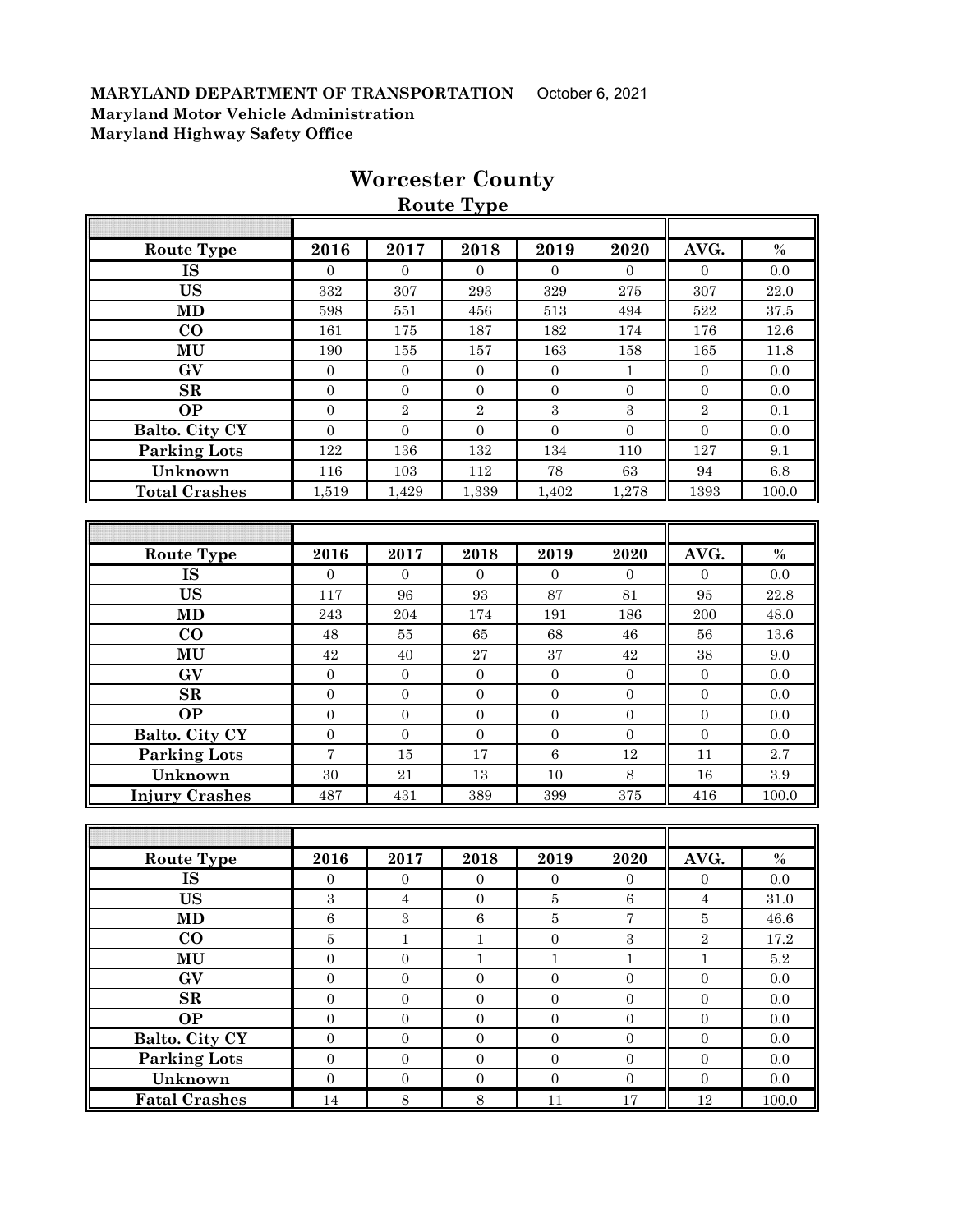|                       |                  |                  | <b>County</b>  |                  |                |                  |               |
|-----------------------|------------------|------------------|----------------|------------------|----------------|------------------|---------------|
|                       |                  |                  |                |                  |                |                  |               |
| County                | 2016             | 2017             | 2018           | 2019             | 2020           | AVG.             | $\%$          |
| Allegany              | 0                | 0                | 0              | 0                | 0              | 0                | 0.0           |
| Anne Arundel          | $\overline{0}$   | $\mathbf{0}$     | $\overline{0}$ | $\mathbf{0}$     | $\overline{0}$ | $\overline{0}$   | 0.0           |
| <b>Baltimore</b>      | $\overline{0}$   | $\overline{0}$   | $\overline{0}$ | $\overline{0}$   | $\overline{0}$ | $\overline{0}$   | 0.0           |
| Calvert               | $\mathbf{0}$     | $\boldsymbol{0}$ | $\mathbf{0}$   | $\boldsymbol{0}$ | $\mathbf{0}$   | $\boldsymbol{0}$ | 0.0           |
| Caroline              | $\overline{0}$   | $\overline{0}$   | $\overline{0}$ | $\overline{0}$   | $\overline{0}$ | $\overline{0}$   | 0.0           |
| Carroll               | $\overline{0}$   | $\overline{0}$   | $\overline{0}$ | $\overline{0}$   | $\overline{0}$ | $\overline{0}$   | 0.0           |
| Cecil                 | $\overline{0}$   | $\theta$         | $\theta$       | $\overline{0}$   | $\theta$       | $\theta$         | 0.0           |
| Charles               | $\overline{0}$   | $\mathbf{0}$     | $\overline{0}$ | $\mathbf{0}$     | $\mathbf{0}$   | $\mathbf{0}$     | 0.0           |
| Dorchester            | $\overline{0}$   | $\overline{0}$   | $\overline{0}$ | $\overline{0}$   | $\overline{0}$ | $\overline{0}$   | 0.0           |
| Frederick             | $\mathbf{0}$     | $\mathbf{0}$     | $\overline{0}$ | $\boldsymbol{0}$ | $\mathbf{0}$   | $\mathbf{0}$     | 0.0           |
| Garrett               | $\overline{0}$   | $\theta$         | $\theta$       | $\overline{0}$   | $\theta$       | $\theta$         | 0.0           |
| Harford               | $\overline{0}$   | $\mathbf{0}$     | $\overline{0}$ | $\overline{0}$   | $\overline{0}$ | $\overline{0}$   | 0.0           |
| Howard                | $\overline{0}$   | $\overline{0}$   | $\overline{0}$ | $\overline{0}$   | $\overline{0}$ | $\overline{0}$   | 0.0           |
| Kent                  | $\mathbf{0}$     | $\boldsymbol{0}$ | $\mathbf{0}$   | $\boldsymbol{0}$ | $\bf{0}$       | $\boldsymbol{0}$ | 0.0           |
| Montgomery            | $\overline{0}$   | $\overline{0}$   | $\overline{0}$ | $\overline{0}$   | $\overline{0}$ | $\overline{0}$   | 0.0           |
| Prince George's       | $\overline{0}$   | $\overline{0}$   | $\overline{0}$ | $\overline{0}$   | $\overline{0}$ | $\overline{0}$   | 0.0           |
| Queen Anne's          | $\overline{0}$   | $\overline{0}$   | $\overline{0}$ | $\overline{0}$   | $\overline{0}$ | $\overline{0}$   | 0.0           |
| St. Mary's            | $\overline{0}$   | $\overline{0}$   | $\overline{0}$ | $\overline{0}$   | $\overline{0}$ | $\overline{0}$   | 0.0           |
| Somerset              | $\overline{0}$   | $\overline{0}$   | $\overline{0}$ | $\overline{0}$   | $\mathbf{0}$   | $\overline{0}$   | 0.0           |
| Talbot                | $\overline{0}$   | $\overline{0}$   | $\overline{0}$ | $\overline{0}$   | $\overline{0}$ | $\overline{0}$   | 0.0           |
| Washington            | $\overline{0}$   | $\overline{0}$   | $\overline{0}$ | $\overline{0}$   | $\overline{0}$ | $\overline{0}$   | 0.0           |
| Wicomico              | $\mathbf{0}$     | $\boldsymbol{0}$ | $\mathbf{0}$   | $\mathbf{0}$     | $\mathbf{0}$   | $\mathbf{0}$     | 0.0           |
| Worcester             | 1.519            | .429<br>1        | 339<br>1.      | 1.402            | 1.278          | 1.393            | 100.0         |
| <b>Baltimore City</b> | 0                | 0                | 0              | $\mathbf{0}$     | $\mathbf{0}$   | $\mathbf{0}$     | 0.0           |
| <b>Total Crashes</b>  | 1,519            | 1,429            | 1,339          | 1,402            | 278<br>1       | 1,393            | 100.0         |
|                       |                  |                  |                |                  |                |                  |               |
|                       |                  |                  |                |                  |                |                  |               |
|                       |                  |                  |                |                  |                |                  |               |
| County                | 2016             | 2017             | 2018           | 2019             | 2020           | AVG.             | $\frac{0}{0}$ |
| Allegany              | $\boldsymbol{0}$ | $\boldsymbol{0}$ | $\mathbf{0}$   | 0                | $\bf{0}$       | $\boldsymbol{0}$ | 0.0           |
| Anne Arundel          | $\overline{0}$   | $\mathbf{0}$     | $\overline{0}$ | $\overline{0}$   | $\overline{0}$ | $\overline{0}$   | 0.0           |
| <b>Baltimore</b>      | $\boldsymbol{0}$ | $\Omega$         | 0              | 0                | $\Omega$       | 0                | 0.0           |
| Calvert               | $\mathbf{0}$     | $\mathbf{0}$     | $\overline{0}$ | $\boldsymbol{0}$ | $\mathbf{0}$   | $\mathbf{0}$     | 0.0           |
| Caroline              | $\mathbf{0}$     | $\boldsymbol{0}$ | $\mathbf{0}$   | $\bf{0}$         | $\bf{0}$       | 0                | 0.0           |
| Carroll               | $\overline{0}$   | $\overline{0}$   | $\overline{0}$ | $\overline{0}$   | $\overline{0}$ | $\overline{0}$   | 0.0           |
| Cecil                 | $\mathbf{0}$     | $\boldsymbol{0}$ | $\mathbf{0}$   | $\mathbf{0}$     | $\mathbf{0}$   | $\boldsymbol{0}$ | 0.0           |
| Charles               | $\overline{0}$   | $\mathbf{0}$     | $\mathbf{0}$   | $\boldsymbol{0}$ | $\mathbf{0}$   | $\boldsymbol{0}$ | 0.0           |
| Dorchester            | $\overline{0}$   | $\overline{0}$   | $\overline{0}$ | $\overline{0}$   | $\overline{0}$ | $\overline{0}$   | 0.0           |
| Frederick             | $\overline{0}$   | $\overline{0}$   | $\overline{0}$ | $\overline{0}$   | $\overline{0}$ | $\overline{0}$   | 0.0           |
| Garrett               | $\overline{0}$   | $\theta$         | $\theta$       | $\overline{0}$   | $\theta$       | $\theta$         | 0.0           |
| Harford               | $\overline{0}$   | $\overline{0}$   | $\overline{0}$ | $\boldsymbol{0}$ | $\overline{0}$ | $\overline{0}$   | 0.0           |
| Howard                | $\mathbf{0}$     | $\boldsymbol{0}$ | $\mathbf{0}$   | $\mathbf{0}$     | 0              | $\boldsymbol{0}$ | 0.0           |
| Kent                  | $\mathbf{0}$     | $\mathbf{0}$     | $\overline{0}$ | $\boldsymbol{0}$ | $\mathbf{0}$   | $\mathbf{0}$     | 0.0           |
| Montgomery            | $\mathbf{0}$     | $\Omega$         | $\mathbf{0}$   | $\mathbf{0}$     | $\theta$       | $\boldsymbol{0}$ | 0.0           |
| Prince George's       | $\overline{0}$   | $\Omega$         | $\overline{0}$ | $\overline{0}$   | $\theta$       | $\overline{0}$   | 0.0           |
| Queen Anne's          | $\mathbf{0}$     | $\boldsymbol{0}$ | $\overline{0}$ | $\mathbf{0}$     | $\mathbf{0}$   | $\overline{0}$   | 0.0           |
| St. Mary's            | $\boldsymbol{0}$ | $\boldsymbol{0}$ | $\mathbf{0}$   | $\boldsymbol{0}$ | $\overline{0}$ | $\overline{0}$   | 0.0           |
| Somerset              | $\overline{0}$   | $\mathbf{0}$     | $\overline{0}$ | $\mathbf{0}$     | $\mathbf{0}$   | $\mathbf{0}$     | 0.0           |
| Talbot                | $\overline{0}$   | $\overline{0}$   | $\overline{0}$ | $\overline{0}$   | $\overline{0}$ | $\overline{0}$   | 0.0           |
| Washington            | $\overline{0}$   | $\theta$         | $\overline{0}$ | $\overline{0}$   | $\overline{0}$ | $\overline{0}$   | 0.0           |
| Wicomico              | $\overline{0}$   | $\overline{0}$   | $\overline{0}$ | $\overline{0}$   | $\overline{0}$ | $\overline{0}$   | 0.0           |
| Worcester             | 487              | 431              | 389            | 399              | 375            | 416              | 100.0         |
| <b>Baltimore City</b> | $\overline{0}$   | $\mathbf{0}$     | $\overline{0}$ | $\overline{0}$   | $\overline{0}$ | $\overline{0}$   | 0.0           |
| Injury Crashes        | 487              | 431              | 389            | 399              | 375            | 416              | 100.0         |

| County                | 2016           | 2017     | 2018     | 2019     | 2020     | AVG.           | $\%$  |
|-----------------------|----------------|----------|----------|----------|----------|----------------|-------|
| Allegany              | $\Omega$       | $\Omega$ | $\Omega$ | $\Omega$ | $\Omega$ | $\Omega$       | 0.0   |
| Anne Arundel          | $\theta$       | $\theta$ | $\Omega$ | $\Omega$ | $\Omega$ | $\Omega$       | 0.0   |
| <b>Baltimore</b>      | $\theta$       | $\theta$ | $\theta$ | $\Omega$ | $\theta$ | $\theta$       | 0.0   |
| Calvert               | $\overline{0}$ | $\theta$ | $\Omega$ | $\Omega$ | $\Omega$ | $\Omega$       | 0.0   |
| Caroline              | $\Omega$       | $\Omega$ | $\Omega$ | $\Omega$ | $\Omega$ | $\theta$       | 0.0   |
| Carroll               | $\Omega$       | $\theta$ | $\Omega$ | $\Omega$ | $\Omega$ | $\Omega$       | 0.0   |
| Cecil                 | $\theta$       | $\theta$ | $\Omega$ | $\Omega$ | $\Omega$ | $\theta$       | 0.0   |
| <b>Charles</b>        | $\Omega$       | $\theta$ | $\theta$ | $\Omega$ | $\Omega$ | $\Omega$       | 0.0   |
| <b>Dorchester</b>     | $\theta$       | $\theta$ | $\theta$ | $\Omega$ | $\theta$ | $\theta$       | 0.0   |
| Frederick             | $\Omega$       | $\theta$ | $\theta$ | $\Omega$ | $\theta$ | $\Omega$       | 0.0   |
| Garrett               | $\Omega$       | $\theta$ | $\Omega$ | $\Omega$ | $\Omega$ | $\Omega$       | 0.0   |
| Harford               | $\Omega$       | $\theta$ | $\theta$ | $\Omega$ | $\theta$ | $\theta$       | 0.0   |
| Howard                | $\theta$       | $\theta$ | $\theta$ | $\Omega$ | $\theta$ | $\theta$       | 0.0   |
| Kent                  | $\Omega$       | $\Omega$ | $\Omega$ | $\Omega$ | $\theta$ | $\Omega$       | 0.0   |
| Montgomery            | $\theta$       | $\Omega$ | $\Omega$ | $\Omega$ | $\Omega$ | $\Omega$       | 0.0   |
| Prince George's       | $\theta$       | $\theta$ | $\Omega$ | $\Omega$ | $\Omega$ | $\Omega$       | 0.0   |
| Queen Anne's          | $\Omega$       | $\theta$ | $\theta$ | $\Omega$ | $\Omega$ | $\theta$       | 0.0   |
| St. Mary's            | $\Omega$       | $\Omega$ | $\theta$ | $\Omega$ | $\Omega$ | $\Omega$       | 0.0   |
| <b>Somerset</b>       | $\overline{0}$ | $\theta$ | $\Omega$ | $\Omega$ | $\Omega$ | $\overline{0}$ | 0.0   |
| Talbot                | $\Omega$       | $\theta$ | $\Omega$ | $\Omega$ | $\Omega$ | $\Omega$       | 0.0   |
| Washington            | $\theta$       | $\theta$ | $\theta$ | $\Omega$ | $\theta$ | $\theta$       | 0.0   |
| Wicomico              | $\Omega$       | $\Omega$ | $\theta$ | $\Omega$ | $\Omega$ | $\Omega$       | 0.0   |
| Worcester             | 14             | 8        | 8        | 11       | 17       | 12             | 100.0 |
| <b>Baltimore City</b> | $\Omega$       | $\theta$ | $\Omega$ | $\Omega$ | $\Omega$ | $\Omega$       | 0.0   |
| <b>Fatal Crashes</b>  | 14             | 8        | 8        | 11       | 17       | 12             | 100.0 |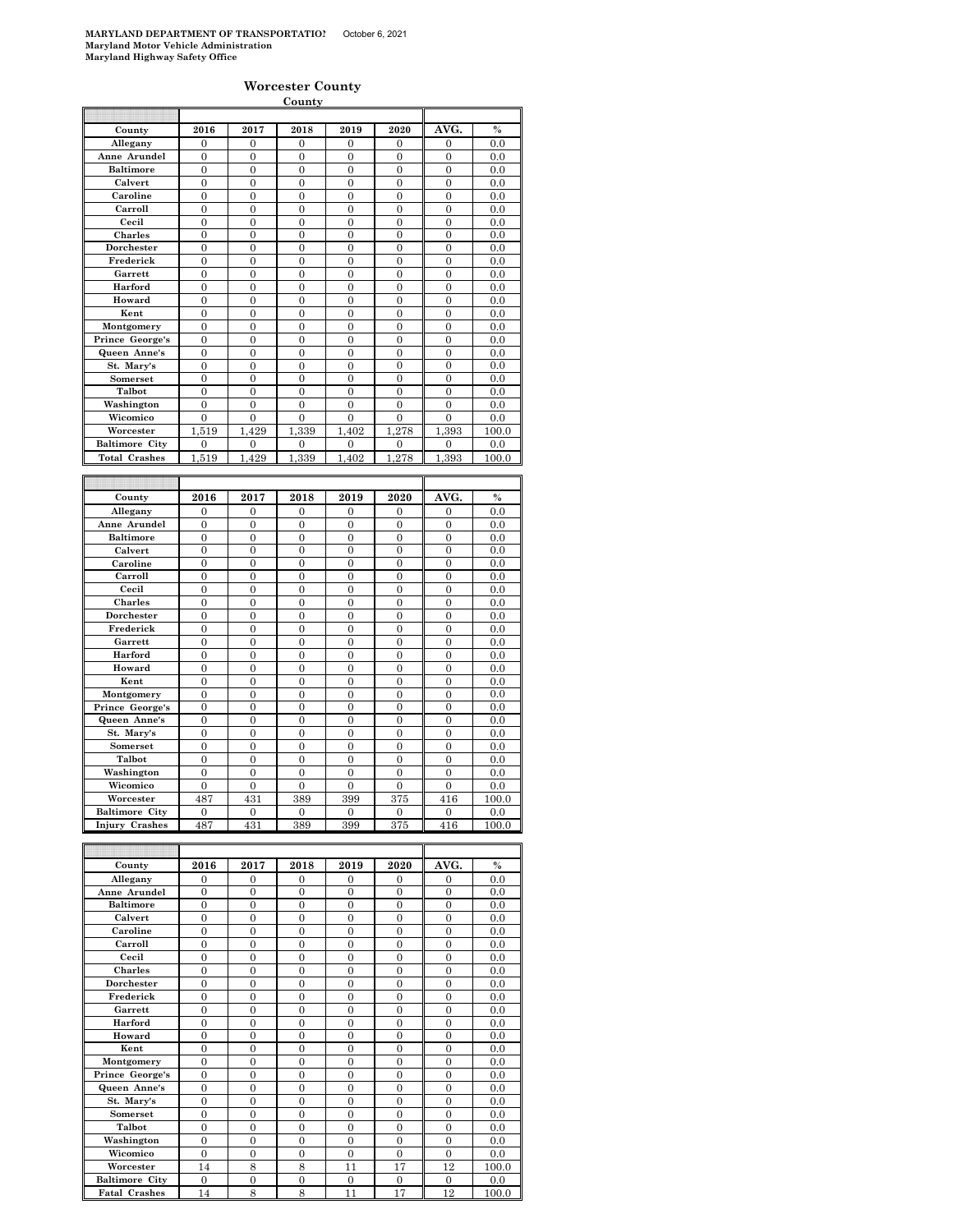|                       |                |                  | <b>TATOIT CIT</b> |                  |                  |                  |                  |
|-----------------------|----------------|------------------|-------------------|------------------|------------------|------------------|------------------|
|                       |                |                  |                   |                  |                  |                  |                  |
| Month                 | 2016           | 2017             | 2018              | 2019             | 2020             | AVG.             | $\%$             |
| January               | 70             | 59               | 71                | 60               | 64               | 65               | 4.7              |
| February              | $\sqrt{52}$    | 44               | $50\,$            | 57               | 56               | $52\,$           | 3.7              |
| March                 | 78             | 57               | 67                | 70               | 58               | 66               | 4.7              |
| April                 | 81             | 82               | 61                | 84               | 38               | 69               | 5.0              |
| May                   | 155            | 162              | 123               | 134              | 66               | 128              | 9.2              |
| June                  | 205            | 193              | 188               | 201              | 212              | 200              | 14.3             |
| July                  | 260            | 225              | 205               | 234              | 204              | 226              | 16.2             |
| August                | 201            | 177              | 180               | 185              | 193              | 187              | 13.4             |
| September             | 128            | 149              | 128               | 139              | 137              | 136              | 9.8              |
| October               | 122            | 98               | 96                | 88               | 103              | 101              | 7.3              |
| November              | 85             | 82               | 86                | 80               | 85               | 84               | 6.0              |
| December              | 82             | 101              | 84                | 70               | 62               | $80\,$           | 5.7              |
| Unknown               | $\overline{0}$ | $\overline{0}$   | $\overline{0}$    | $\boldsymbol{0}$ | $\overline{0}$   | $\overline{0}$   | 0.0              |
| <b>Total Crashes</b>  | 1,519          | 1,429            | 1,339             | 1,402            | 1,278            | 1,393            | 100.0            |
|                       |                |                  |                   |                  |                  |                  |                  |
|                       |                |                  |                   |                  |                  |                  |                  |
| Month                 | 2016           | 2017             | 2018              | 2019             | 2020             | AVG.             | $\%$             |
| January               | 14             | 11               | 19                | 15               | 19               | 16               | $\overline{3.7}$ |
| February              | 11             | 14               | 13                | 14               | 17               | 14               | 3.3              |
| March                 | 27             | 10               | 15                | 11               | 14               | 15               | 3.7              |
| April                 | 21             | 22               | 18                | 18               | $\bf 5$          | 17               | 4.0              |
| May                   | 35             | $50\,$           | 36                | 41               | 15               | 35               | $\!\!\!\!\!8.5$  |
| June                  | 71             | 71               | $54\,$            | 69               | 60               | 65               | 15.6             |
| July                  | 98             | 79               | 69                | 73               | 66               | 77               | 18.5             |
| August                | 76             | $52\,$           | 57                | 54               | 69               | 62               | 14.8             |
| September             | 54             | 44               | 42                | 49               | 49               | 48               | 11.4             |
| October               | 37             | 21               | 29                | 26               | 29               | 28               | 6.8              |
| November              | 25             | 27               | 15                | 15               | 17               | 20               | 4.8              |
| December              | 18             | 30               | 22                | 14               | 15               | $20\,$           | 4.8              |
| Unknown               | $\overline{0}$ | $\boldsymbol{0}$ | $\overline{0}$    | $\boldsymbol{0}$ | $\overline{0}$   | $\boldsymbol{0}$ | 0.0              |
| <b>Injury Crashes</b> | 487            | 431              | 389               | 399              | 375              | 416              | 100.0            |
|                       |                |                  |                   |                  |                  |                  |                  |
|                       |                |                  |                   |                  |                  |                  |                  |
| Month                 | 2016           | 2017             | 2018              | 2019             | 2020             | AVG.             | $\%$             |
| January               | $\overline{0}$ | 1                | $\overline{0}$    | $\overline{0}$   | 1                | $\Omega$         | 3.4              |
| February              | $\sqrt{2}$     | $\boldsymbol{0}$ | $\boldsymbol{0}$  | $\boldsymbol{0}$ | $\mathbf{1}$     | $\mathbf{1}$     | $5.2\,$          |
| March                 | $\overline{0}$ | $\overline{2}$   | $\overline{0}$    | $\boldsymbol{0}$ | $\sqrt{2}$       | $\mathbf{1}$     | 6.9              |
| April                 | $\mathbf{1}$   | $\boldsymbol{0}$ | $\boldsymbol{0}$  | $\overline{2}$   | $\mathbf{1}$     | $\mathbf{1}$     | 6.9              |
| May                   | $\overline{2}$ | $\mathbf{1}$     | $\overline{2}$    | $\mathbf{1}$     | $\overline{3}$   | $\overline{2}$   | 15.5             |
| June                  | $\overline{1}$ | $\mathbf{1}$     | $\boldsymbol{0}$  | $\mathbf{1}$     | $\sqrt{2}$       | $\mathbf{1}$     | 8.6              |
| July                  | $\overline{1}$ | $\boldsymbol{0}$ | $\mathbf{1}$      | $\mathbf{1}$     | $\overline{2}$   | $\mathbf{1}$     | 8.6              |
| August                | $\sqrt{2}$     | $\mathbf{1}$     | $\mathbf{1}$      | $\overline{2}$   | $\overline{5}$   | $\sqrt{2}$       | 19.0             |
| September             | $\mathbf{1}$   | $\overline{0}$   | $\overline{2}$    | $\overline{2}$   | $\overline{0}$   | $\mathbf{1}$     | 8.6              |
| October               | $\overline{2}$ | $\mathbf{1}$     | $\overline{0}$    | $\boldsymbol{0}$ | $\overline{0}$   | $\mathbf{1}$     | 5.2              |
| November              | $\mathbf{1}$   | $\boldsymbol{0}$ | $\overline{0}$    | $\mathbf{1}$     | $\boldsymbol{0}$ | $\boldsymbol{0}$ | 3.4              |
| <b>December</b>       | $\overline{1}$ | $\mathbf{1}$     | $\overline{2}$    | $\mathbf{1}$     | $\overline{0}$   | $\mathbf{1}$     | 8.6              |
|                       |                |                  |                   |                  |                  |                  |                  |

**Unknown** 0 0 0 0 0 0 0.0 **Fatal Crashes** 14 8 8 11 17 12 100.0

#### **Worcester County Month**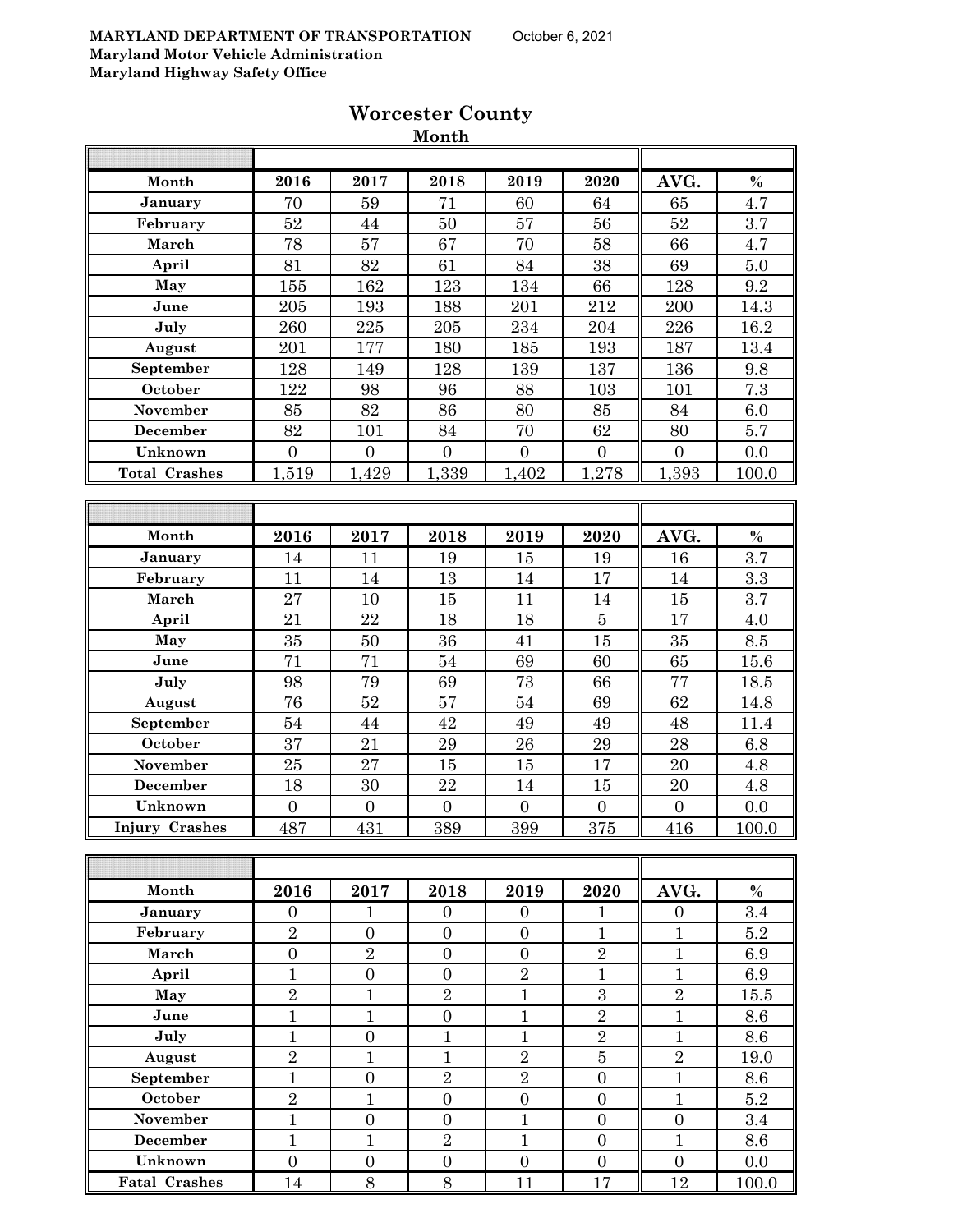October 6, 2021

# **Day of Week Day of Week 2016 2017 2018 2019 2020 AVG. % Monday | 220 | 182 | 187 | 192 | 173 || 191 | 13.7 Tuesday** 206 175 181 160 151 175 12.5 **Wednesday** 180 172 173 165 165 169 169 12.1 **Thursday** 168 175 176 174 161 171 12.3 **Friday | 241 | 243 | 207 | 250 | 225 || 233 | 16.7 Saturday** 299 304 227 269 227 265 19.0 **Sunday** 205 178 188 192 186 190 13.6 **Unknown** 0 0 0 0 0 0 0.0 **Total Crashes** 1,519 1,429 1,339 1,402 1,278 1,393 100.0 **Day of Week 2016 2017 2018 2019 2020 AVG. % Monday | 66 | 50 | 47 | 58 | 50 || 54 | 13.0 Tuesday | 62 | 49 | 59 | 46 | 41 || 51 | 12.3 Wednesday | 54 | 59 | 56 | 56 | 49 || 55 | 13.2 Thursday | 46 | 59 | 53 | 47 | 50 || 51 | 12.3 Friday | 79 | 70 | 58 | 65 | 60 || 66 | 16.0 Saturday | 109 | 92 | 66 | 79 | 70 || 83 | 20.0 Sunday | 71 | 52 | 50 | 48 | 55 || 55 | 13.3 Unknown** 0 0 0 0 0 0 0.0 **Injury Crashes** 487 431 389 399 375 416 100.0 **Day of Week 2016 2017 2018 2019 2020 AVG. % Monday | 1 | 1 | 1 | 0 | 2 || 1 | 8.6 Tuesday** 4 1 0 2 1 2 13.8 **Wednesday** 0 1 1 1 2 1 1 1 8.6 **Thursday |**  $3$  **|**  $0$  **|**  $0$  **|**  $0$  **|**  $5$  **|**  $2$  **|**  $13.8$ **Friday | 1 | 1 | 1 | 2 | 2 | 1 | 12.1 Saturday | 3 | 1 | 2 | 3 | 3 | 2 | 20.7 Sunday | 2 | 3 | 3 | 2 | 3 | 3 | 22.4 Unknown 0 0 0 0 0 0 0 0 0 0 Fatal Crashes** 14 8 8 8 11 17 17 12 100.0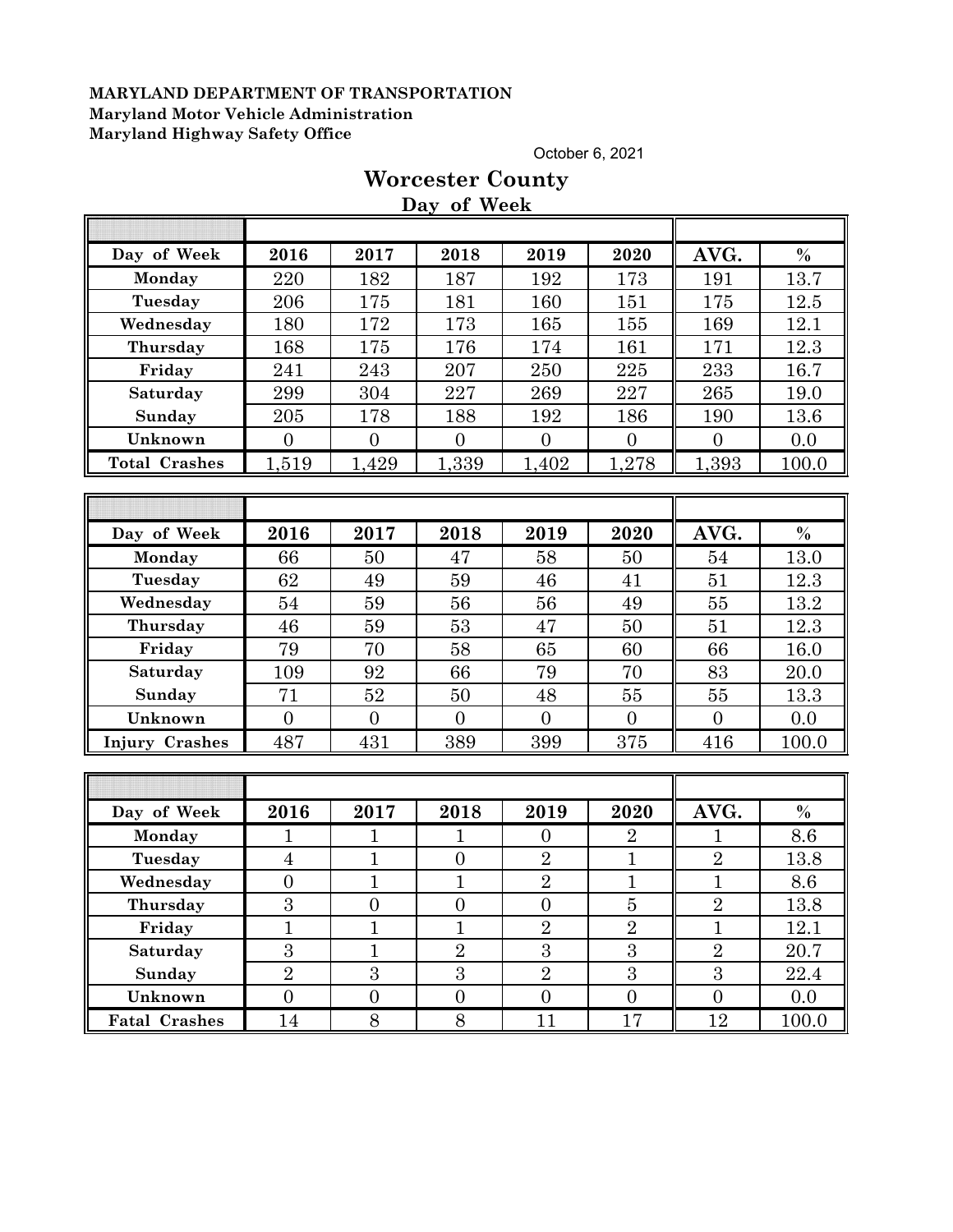#### **Worcester County Time of Day**

| 2016<br>2017<br>2018<br>2019<br>2020<br>Time of Day<br>AVG.<br>$\frac{0}{0}$<br>12:00 Midnight<br>38<br>42<br>40<br>37<br>40<br>2.8<br>41<br>46<br>52<br>42<br>25<br>38<br>1:00<br>25<br>2.7<br>39<br>34<br>32<br>2:00<br>41<br>33<br>36<br>2.6<br>23<br>1.7<br>24<br>24<br>24<br>24<br>20<br>3:00<br>14<br>4:00<br>11<br>8<br>13<br>23<br>14<br>1.0<br>19<br>20<br>17<br>16<br>27<br>20<br>5:00<br>1.4<br>24<br>2.1<br>26<br>31<br>34<br>30<br>29<br>6:00<br>47<br>27<br>46<br>7:00<br>61<br>41<br>53<br>3.3<br>52<br>3.8<br>8:00<br>59<br>41<br>63<br>52<br>47<br>9:00<br>65<br>59<br>57<br>63<br>50<br>59<br>4.2<br>75<br>70<br>50<br>75<br>52<br>64<br>4.6<br>10:00<br>11:00<br>96<br>76<br>81<br>77<br>61<br>78<br>5.6<br>12:00 Noon<br>66<br>99<br>70<br>92<br>73<br>80<br>5.7<br>78<br>74<br>77<br>78<br>1:00<br>75<br>84<br>5.6<br>2:00<br>86<br>83<br>91<br>94<br>67<br>84<br>6.0<br>74<br>6.7<br>3:00<br>115<br>105<br>91<br>84<br>94<br>83<br>4:00<br>103<br>96<br>92<br>83<br>91<br>6.6<br>74<br>98<br>90<br>96<br>87<br>89<br>6.4<br>5:00<br>69<br>83<br>72<br>6:00<br>80<br>73<br>75<br>5.4<br>72<br>7:00<br>66<br>67<br>60<br>62<br>65<br>4.7<br>8:00<br>73<br>75<br>59<br>59<br>57<br>65<br>4.6<br>9:00<br>73<br>61<br>64<br>72<br>64<br>67<br>4.8<br>65<br>54<br>45<br>46<br>66<br>55<br>4.0<br>10:00<br>11:00<br>60<br>33<br>48<br>60<br>51<br>3.7<br>55<br>Unknown<br>$\boldsymbol{0}$<br>$\boldsymbol{0}$<br>$\boldsymbol{0}$<br>$\mathbf{0}$<br>$\boldsymbol{0}$<br>$\bf{0}$<br>0.0<br>1,393<br><b>Total Crashes</b><br>1,519<br>1,429<br>1,339<br>1,402<br>1,278<br>100.0<br>Time of Day<br>2016<br>2017<br>2018<br>2019<br>2020<br>AVG.<br>$\frac{0}{0}$<br>12:00 Midnight<br>12<br>15<br>16<br>12<br>14<br>14<br>3.3<br>7<br>$\overline{7}$<br>8<br>6<br>$\,6$<br>1:00<br>$\overline{4}$<br>1.5<br>10<br>$\scriptstyle{7}$<br>3<br>2:00<br>6<br>$\overline{4}$<br>$\,6$<br>1.4<br>3<br>$\overline{4}$<br>3<br>6<br>$\overline{4}$<br>1.0<br>3:00<br>5<br>$\mathbf{1}$<br>$\overline{2}$<br>3<br>$\boldsymbol{0}$<br>$\mathbf{0}$<br>$\overline{4}$<br>0.4<br>4:00<br>$\overline{2}$<br>3<br>$\,1$<br>3<br>3<br>$\overline{4}$<br>0.6<br>5:00<br>$\overline{6}$<br>$\overline{4}$<br>8<br>9<br>$\overline{4}$<br>$\,6$<br>6:00<br>1.5<br>10<br>$\overline{9}$<br>13<br>8<br>12<br>7:00<br>19<br>2.8<br>20<br>$^{22}$<br>15<br>21<br>14<br>18<br>8:00<br>4.4<br>21<br>9:00<br>14<br>22<br>$^{22}$<br>19<br>20<br>4.7<br>10:00<br>26<br>18<br>10<br>22<br>15<br>18<br>4.4<br>22<br>18<br>25<br>11:00<br>24<br>31<br>28<br>5.9<br>23<br>12:00 Noon<br>21<br>32<br>18<br>28<br>24<br>5.9<br>28<br>20<br>26<br>24<br>31<br>26<br>6.2<br>1:00<br>27<br>40<br>33<br>7.9<br>2:00<br>33<br>38<br>26<br>3:00<br>47<br>39<br>35<br>15<br>28<br>33<br>7.9<br>27<br>24<br>27<br>7.2<br>4:00<br>41<br>31<br>30<br>36<br>28<br>29<br>33<br>22<br>30<br>7.1<br>5:00<br>23<br>21<br>19<br>20<br>6:00<br>19<br>20<br>4.9<br>21<br>23<br>4.7<br>7:00<br>17<br>18<br>18<br>19<br>8:00<br>$^{22}$<br>25<br>13<br>17<br>23<br>20<br>4.8<br>9:00<br>23<br>13<br>21<br>16<br>20<br>26<br>4.8<br>10:00<br>23<br>17<br>10<br>9<br>17<br>15<br>3.7<br>11:00<br>21<br>$_{11}$<br>8<br>8<br>15<br>13<br>3.0<br>$\mathbf{0}$<br>$\mathbf 0$<br>Unknown<br>$\boldsymbol{0}$<br>$\boldsymbol{0}$<br>$\boldsymbol{0}$<br>$\boldsymbol{0}$<br>0.0 |  |  |  |  |
|----------------------------------------------------------------------------------------------------------------------------------------------------------------------------------------------------------------------------------------------------------------------------------------------------------------------------------------------------------------------------------------------------------------------------------------------------------------------------------------------------------------------------------------------------------------------------------------------------------------------------------------------------------------------------------------------------------------------------------------------------------------------------------------------------------------------------------------------------------------------------------------------------------------------------------------------------------------------------------------------------------------------------------------------------------------------------------------------------------------------------------------------------------------------------------------------------------------------------------------------------------------------------------------------------------------------------------------------------------------------------------------------------------------------------------------------------------------------------------------------------------------------------------------------------------------------------------------------------------------------------------------------------------------------------------------------------------------------------------------------------------------------------------------------------------------------------------------------------------------------------------------------------------------------------------------------------------------------------------------------------------------------------------------------------------------------------------------------------------------------------------------------------------------------------------------------------------------------------------------------------------------------------------------------------------------------------------------------------------------------------------------------------------------------------------------------------------------------------------------------------------------------------------------------------------------------------------------------------------------------------------------------------------------------------------------------------------------------------------------------------------------------------------------------------------------------------------------------------------------------------------------------------------------------------------------------------------------------------------------------------------------------------------------------------------------------------------------------------------------------------------------------------------------------------------------------------------------------------------------------------------------------------------------------------------------------------------------|--|--|--|--|
|                                                                                                                                                                                                                                                                                                                                                                                                                                                                                                                                                                                                                                                                                                                                                                                                                                                                                                                                                                                                                                                                                                                                                                                                                                                                                                                                                                                                                                                                                                                                                                                                                                                                                                                                                                                                                                                                                                                                                                                                                                                                                                                                                                                                                                                                                                                                                                                                                                                                                                                                                                                                                                                                                                                                                                                                                                                                                                                                                                                                                                                                                                                                                                                                                                                                                                                                        |  |  |  |  |
|                                                                                                                                                                                                                                                                                                                                                                                                                                                                                                                                                                                                                                                                                                                                                                                                                                                                                                                                                                                                                                                                                                                                                                                                                                                                                                                                                                                                                                                                                                                                                                                                                                                                                                                                                                                                                                                                                                                                                                                                                                                                                                                                                                                                                                                                                                                                                                                                                                                                                                                                                                                                                                                                                                                                                                                                                                                                                                                                                                                                                                                                                                                                                                                                                                                                                                                                        |  |  |  |  |
|                                                                                                                                                                                                                                                                                                                                                                                                                                                                                                                                                                                                                                                                                                                                                                                                                                                                                                                                                                                                                                                                                                                                                                                                                                                                                                                                                                                                                                                                                                                                                                                                                                                                                                                                                                                                                                                                                                                                                                                                                                                                                                                                                                                                                                                                                                                                                                                                                                                                                                                                                                                                                                                                                                                                                                                                                                                                                                                                                                                                                                                                                                                                                                                                                                                                                                                                        |  |  |  |  |
|                                                                                                                                                                                                                                                                                                                                                                                                                                                                                                                                                                                                                                                                                                                                                                                                                                                                                                                                                                                                                                                                                                                                                                                                                                                                                                                                                                                                                                                                                                                                                                                                                                                                                                                                                                                                                                                                                                                                                                                                                                                                                                                                                                                                                                                                                                                                                                                                                                                                                                                                                                                                                                                                                                                                                                                                                                                                                                                                                                                                                                                                                                                                                                                                                                                                                                                                        |  |  |  |  |
|                                                                                                                                                                                                                                                                                                                                                                                                                                                                                                                                                                                                                                                                                                                                                                                                                                                                                                                                                                                                                                                                                                                                                                                                                                                                                                                                                                                                                                                                                                                                                                                                                                                                                                                                                                                                                                                                                                                                                                                                                                                                                                                                                                                                                                                                                                                                                                                                                                                                                                                                                                                                                                                                                                                                                                                                                                                                                                                                                                                                                                                                                                                                                                                                                                                                                                                                        |  |  |  |  |
|                                                                                                                                                                                                                                                                                                                                                                                                                                                                                                                                                                                                                                                                                                                                                                                                                                                                                                                                                                                                                                                                                                                                                                                                                                                                                                                                                                                                                                                                                                                                                                                                                                                                                                                                                                                                                                                                                                                                                                                                                                                                                                                                                                                                                                                                                                                                                                                                                                                                                                                                                                                                                                                                                                                                                                                                                                                                                                                                                                                                                                                                                                                                                                                                                                                                                                                                        |  |  |  |  |
|                                                                                                                                                                                                                                                                                                                                                                                                                                                                                                                                                                                                                                                                                                                                                                                                                                                                                                                                                                                                                                                                                                                                                                                                                                                                                                                                                                                                                                                                                                                                                                                                                                                                                                                                                                                                                                                                                                                                                                                                                                                                                                                                                                                                                                                                                                                                                                                                                                                                                                                                                                                                                                                                                                                                                                                                                                                                                                                                                                                                                                                                                                                                                                                                                                                                                                                                        |  |  |  |  |
|                                                                                                                                                                                                                                                                                                                                                                                                                                                                                                                                                                                                                                                                                                                                                                                                                                                                                                                                                                                                                                                                                                                                                                                                                                                                                                                                                                                                                                                                                                                                                                                                                                                                                                                                                                                                                                                                                                                                                                                                                                                                                                                                                                                                                                                                                                                                                                                                                                                                                                                                                                                                                                                                                                                                                                                                                                                                                                                                                                                                                                                                                                                                                                                                                                                                                                                                        |  |  |  |  |
|                                                                                                                                                                                                                                                                                                                                                                                                                                                                                                                                                                                                                                                                                                                                                                                                                                                                                                                                                                                                                                                                                                                                                                                                                                                                                                                                                                                                                                                                                                                                                                                                                                                                                                                                                                                                                                                                                                                                                                                                                                                                                                                                                                                                                                                                                                                                                                                                                                                                                                                                                                                                                                                                                                                                                                                                                                                                                                                                                                                                                                                                                                                                                                                                                                                                                                                                        |  |  |  |  |
|                                                                                                                                                                                                                                                                                                                                                                                                                                                                                                                                                                                                                                                                                                                                                                                                                                                                                                                                                                                                                                                                                                                                                                                                                                                                                                                                                                                                                                                                                                                                                                                                                                                                                                                                                                                                                                                                                                                                                                                                                                                                                                                                                                                                                                                                                                                                                                                                                                                                                                                                                                                                                                                                                                                                                                                                                                                                                                                                                                                                                                                                                                                                                                                                                                                                                                                                        |  |  |  |  |
|                                                                                                                                                                                                                                                                                                                                                                                                                                                                                                                                                                                                                                                                                                                                                                                                                                                                                                                                                                                                                                                                                                                                                                                                                                                                                                                                                                                                                                                                                                                                                                                                                                                                                                                                                                                                                                                                                                                                                                                                                                                                                                                                                                                                                                                                                                                                                                                                                                                                                                                                                                                                                                                                                                                                                                                                                                                                                                                                                                                                                                                                                                                                                                                                                                                                                                                                        |  |  |  |  |
|                                                                                                                                                                                                                                                                                                                                                                                                                                                                                                                                                                                                                                                                                                                                                                                                                                                                                                                                                                                                                                                                                                                                                                                                                                                                                                                                                                                                                                                                                                                                                                                                                                                                                                                                                                                                                                                                                                                                                                                                                                                                                                                                                                                                                                                                                                                                                                                                                                                                                                                                                                                                                                                                                                                                                                                                                                                                                                                                                                                                                                                                                                                                                                                                                                                                                                                                        |  |  |  |  |
|                                                                                                                                                                                                                                                                                                                                                                                                                                                                                                                                                                                                                                                                                                                                                                                                                                                                                                                                                                                                                                                                                                                                                                                                                                                                                                                                                                                                                                                                                                                                                                                                                                                                                                                                                                                                                                                                                                                                                                                                                                                                                                                                                                                                                                                                                                                                                                                                                                                                                                                                                                                                                                                                                                                                                                                                                                                                                                                                                                                                                                                                                                                                                                                                                                                                                                                                        |  |  |  |  |
|                                                                                                                                                                                                                                                                                                                                                                                                                                                                                                                                                                                                                                                                                                                                                                                                                                                                                                                                                                                                                                                                                                                                                                                                                                                                                                                                                                                                                                                                                                                                                                                                                                                                                                                                                                                                                                                                                                                                                                                                                                                                                                                                                                                                                                                                                                                                                                                                                                                                                                                                                                                                                                                                                                                                                                                                                                                                                                                                                                                                                                                                                                                                                                                                                                                                                                                                        |  |  |  |  |
|                                                                                                                                                                                                                                                                                                                                                                                                                                                                                                                                                                                                                                                                                                                                                                                                                                                                                                                                                                                                                                                                                                                                                                                                                                                                                                                                                                                                                                                                                                                                                                                                                                                                                                                                                                                                                                                                                                                                                                                                                                                                                                                                                                                                                                                                                                                                                                                                                                                                                                                                                                                                                                                                                                                                                                                                                                                                                                                                                                                                                                                                                                                                                                                                                                                                                                                                        |  |  |  |  |
|                                                                                                                                                                                                                                                                                                                                                                                                                                                                                                                                                                                                                                                                                                                                                                                                                                                                                                                                                                                                                                                                                                                                                                                                                                                                                                                                                                                                                                                                                                                                                                                                                                                                                                                                                                                                                                                                                                                                                                                                                                                                                                                                                                                                                                                                                                                                                                                                                                                                                                                                                                                                                                                                                                                                                                                                                                                                                                                                                                                                                                                                                                                                                                                                                                                                                                                                        |  |  |  |  |
|                                                                                                                                                                                                                                                                                                                                                                                                                                                                                                                                                                                                                                                                                                                                                                                                                                                                                                                                                                                                                                                                                                                                                                                                                                                                                                                                                                                                                                                                                                                                                                                                                                                                                                                                                                                                                                                                                                                                                                                                                                                                                                                                                                                                                                                                                                                                                                                                                                                                                                                                                                                                                                                                                                                                                                                                                                                                                                                                                                                                                                                                                                                                                                                                                                                                                                                                        |  |  |  |  |
|                                                                                                                                                                                                                                                                                                                                                                                                                                                                                                                                                                                                                                                                                                                                                                                                                                                                                                                                                                                                                                                                                                                                                                                                                                                                                                                                                                                                                                                                                                                                                                                                                                                                                                                                                                                                                                                                                                                                                                                                                                                                                                                                                                                                                                                                                                                                                                                                                                                                                                                                                                                                                                                                                                                                                                                                                                                                                                                                                                                                                                                                                                                                                                                                                                                                                                                                        |  |  |  |  |
|                                                                                                                                                                                                                                                                                                                                                                                                                                                                                                                                                                                                                                                                                                                                                                                                                                                                                                                                                                                                                                                                                                                                                                                                                                                                                                                                                                                                                                                                                                                                                                                                                                                                                                                                                                                                                                                                                                                                                                                                                                                                                                                                                                                                                                                                                                                                                                                                                                                                                                                                                                                                                                                                                                                                                                                                                                                                                                                                                                                                                                                                                                                                                                                                                                                                                                                                        |  |  |  |  |
|                                                                                                                                                                                                                                                                                                                                                                                                                                                                                                                                                                                                                                                                                                                                                                                                                                                                                                                                                                                                                                                                                                                                                                                                                                                                                                                                                                                                                                                                                                                                                                                                                                                                                                                                                                                                                                                                                                                                                                                                                                                                                                                                                                                                                                                                                                                                                                                                                                                                                                                                                                                                                                                                                                                                                                                                                                                                                                                                                                                                                                                                                                                                                                                                                                                                                                                                        |  |  |  |  |
|                                                                                                                                                                                                                                                                                                                                                                                                                                                                                                                                                                                                                                                                                                                                                                                                                                                                                                                                                                                                                                                                                                                                                                                                                                                                                                                                                                                                                                                                                                                                                                                                                                                                                                                                                                                                                                                                                                                                                                                                                                                                                                                                                                                                                                                                                                                                                                                                                                                                                                                                                                                                                                                                                                                                                                                                                                                                                                                                                                                                                                                                                                                                                                                                                                                                                                                                        |  |  |  |  |
|                                                                                                                                                                                                                                                                                                                                                                                                                                                                                                                                                                                                                                                                                                                                                                                                                                                                                                                                                                                                                                                                                                                                                                                                                                                                                                                                                                                                                                                                                                                                                                                                                                                                                                                                                                                                                                                                                                                                                                                                                                                                                                                                                                                                                                                                                                                                                                                                                                                                                                                                                                                                                                                                                                                                                                                                                                                                                                                                                                                                                                                                                                                                                                                                                                                                                                                                        |  |  |  |  |
|                                                                                                                                                                                                                                                                                                                                                                                                                                                                                                                                                                                                                                                                                                                                                                                                                                                                                                                                                                                                                                                                                                                                                                                                                                                                                                                                                                                                                                                                                                                                                                                                                                                                                                                                                                                                                                                                                                                                                                                                                                                                                                                                                                                                                                                                                                                                                                                                                                                                                                                                                                                                                                                                                                                                                                                                                                                                                                                                                                                                                                                                                                                                                                                                                                                                                                                                        |  |  |  |  |
|                                                                                                                                                                                                                                                                                                                                                                                                                                                                                                                                                                                                                                                                                                                                                                                                                                                                                                                                                                                                                                                                                                                                                                                                                                                                                                                                                                                                                                                                                                                                                                                                                                                                                                                                                                                                                                                                                                                                                                                                                                                                                                                                                                                                                                                                                                                                                                                                                                                                                                                                                                                                                                                                                                                                                                                                                                                                                                                                                                                                                                                                                                                                                                                                                                                                                                                                        |  |  |  |  |
|                                                                                                                                                                                                                                                                                                                                                                                                                                                                                                                                                                                                                                                                                                                                                                                                                                                                                                                                                                                                                                                                                                                                                                                                                                                                                                                                                                                                                                                                                                                                                                                                                                                                                                                                                                                                                                                                                                                                                                                                                                                                                                                                                                                                                                                                                                                                                                                                                                                                                                                                                                                                                                                                                                                                                                                                                                                                                                                                                                                                                                                                                                                                                                                                                                                                                                                                        |  |  |  |  |
|                                                                                                                                                                                                                                                                                                                                                                                                                                                                                                                                                                                                                                                                                                                                                                                                                                                                                                                                                                                                                                                                                                                                                                                                                                                                                                                                                                                                                                                                                                                                                                                                                                                                                                                                                                                                                                                                                                                                                                                                                                                                                                                                                                                                                                                                                                                                                                                                                                                                                                                                                                                                                                                                                                                                                                                                                                                                                                                                                                                                                                                                                                                                                                                                                                                                                                                                        |  |  |  |  |
|                                                                                                                                                                                                                                                                                                                                                                                                                                                                                                                                                                                                                                                                                                                                                                                                                                                                                                                                                                                                                                                                                                                                                                                                                                                                                                                                                                                                                                                                                                                                                                                                                                                                                                                                                                                                                                                                                                                                                                                                                                                                                                                                                                                                                                                                                                                                                                                                                                                                                                                                                                                                                                                                                                                                                                                                                                                                                                                                                                                                                                                                                                                                                                                                                                                                                                                                        |  |  |  |  |
|                                                                                                                                                                                                                                                                                                                                                                                                                                                                                                                                                                                                                                                                                                                                                                                                                                                                                                                                                                                                                                                                                                                                                                                                                                                                                                                                                                                                                                                                                                                                                                                                                                                                                                                                                                                                                                                                                                                                                                                                                                                                                                                                                                                                                                                                                                                                                                                                                                                                                                                                                                                                                                                                                                                                                                                                                                                                                                                                                                                                                                                                                                                                                                                                                                                                                                                                        |  |  |  |  |
|                                                                                                                                                                                                                                                                                                                                                                                                                                                                                                                                                                                                                                                                                                                                                                                                                                                                                                                                                                                                                                                                                                                                                                                                                                                                                                                                                                                                                                                                                                                                                                                                                                                                                                                                                                                                                                                                                                                                                                                                                                                                                                                                                                                                                                                                                                                                                                                                                                                                                                                                                                                                                                                                                                                                                                                                                                                                                                                                                                                                                                                                                                                                                                                                                                                                                                                                        |  |  |  |  |
|                                                                                                                                                                                                                                                                                                                                                                                                                                                                                                                                                                                                                                                                                                                                                                                                                                                                                                                                                                                                                                                                                                                                                                                                                                                                                                                                                                                                                                                                                                                                                                                                                                                                                                                                                                                                                                                                                                                                                                                                                                                                                                                                                                                                                                                                                                                                                                                                                                                                                                                                                                                                                                                                                                                                                                                                                                                                                                                                                                                                                                                                                                                                                                                                                                                                                                                                        |  |  |  |  |
|                                                                                                                                                                                                                                                                                                                                                                                                                                                                                                                                                                                                                                                                                                                                                                                                                                                                                                                                                                                                                                                                                                                                                                                                                                                                                                                                                                                                                                                                                                                                                                                                                                                                                                                                                                                                                                                                                                                                                                                                                                                                                                                                                                                                                                                                                                                                                                                                                                                                                                                                                                                                                                                                                                                                                                                                                                                                                                                                                                                                                                                                                                                                                                                                                                                                                                                                        |  |  |  |  |
|                                                                                                                                                                                                                                                                                                                                                                                                                                                                                                                                                                                                                                                                                                                                                                                                                                                                                                                                                                                                                                                                                                                                                                                                                                                                                                                                                                                                                                                                                                                                                                                                                                                                                                                                                                                                                                                                                                                                                                                                                                                                                                                                                                                                                                                                                                                                                                                                                                                                                                                                                                                                                                                                                                                                                                                                                                                                                                                                                                                                                                                                                                                                                                                                                                                                                                                                        |  |  |  |  |
|                                                                                                                                                                                                                                                                                                                                                                                                                                                                                                                                                                                                                                                                                                                                                                                                                                                                                                                                                                                                                                                                                                                                                                                                                                                                                                                                                                                                                                                                                                                                                                                                                                                                                                                                                                                                                                                                                                                                                                                                                                                                                                                                                                                                                                                                                                                                                                                                                                                                                                                                                                                                                                                                                                                                                                                                                                                                                                                                                                                                                                                                                                                                                                                                                                                                                                                                        |  |  |  |  |
|                                                                                                                                                                                                                                                                                                                                                                                                                                                                                                                                                                                                                                                                                                                                                                                                                                                                                                                                                                                                                                                                                                                                                                                                                                                                                                                                                                                                                                                                                                                                                                                                                                                                                                                                                                                                                                                                                                                                                                                                                                                                                                                                                                                                                                                                                                                                                                                                                                                                                                                                                                                                                                                                                                                                                                                                                                                                                                                                                                                                                                                                                                                                                                                                                                                                                                                                        |  |  |  |  |
|                                                                                                                                                                                                                                                                                                                                                                                                                                                                                                                                                                                                                                                                                                                                                                                                                                                                                                                                                                                                                                                                                                                                                                                                                                                                                                                                                                                                                                                                                                                                                                                                                                                                                                                                                                                                                                                                                                                                                                                                                                                                                                                                                                                                                                                                                                                                                                                                                                                                                                                                                                                                                                                                                                                                                                                                                                                                                                                                                                                                                                                                                                                                                                                                                                                                                                                                        |  |  |  |  |
|                                                                                                                                                                                                                                                                                                                                                                                                                                                                                                                                                                                                                                                                                                                                                                                                                                                                                                                                                                                                                                                                                                                                                                                                                                                                                                                                                                                                                                                                                                                                                                                                                                                                                                                                                                                                                                                                                                                                                                                                                                                                                                                                                                                                                                                                                                                                                                                                                                                                                                                                                                                                                                                                                                                                                                                                                                                                                                                                                                                                                                                                                                                                                                                                                                                                                                                                        |  |  |  |  |
|                                                                                                                                                                                                                                                                                                                                                                                                                                                                                                                                                                                                                                                                                                                                                                                                                                                                                                                                                                                                                                                                                                                                                                                                                                                                                                                                                                                                                                                                                                                                                                                                                                                                                                                                                                                                                                                                                                                                                                                                                                                                                                                                                                                                                                                                                                                                                                                                                                                                                                                                                                                                                                                                                                                                                                                                                                                                                                                                                                                                                                                                                                                                                                                                                                                                                                                                        |  |  |  |  |
|                                                                                                                                                                                                                                                                                                                                                                                                                                                                                                                                                                                                                                                                                                                                                                                                                                                                                                                                                                                                                                                                                                                                                                                                                                                                                                                                                                                                                                                                                                                                                                                                                                                                                                                                                                                                                                                                                                                                                                                                                                                                                                                                                                                                                                                                                                                                                                                                                                                                                                                                                                                                                                                                                                                                                                                                                                                                                                                                                                                                                                                                                                                                                                                                                                                                                                                                        |  |  |  |  |
|                                                                                                                                                                                                                                                                                                                                                                                                                                                                                                                                                                                                                                                                                                                                                                                                                                                                                                                                                                                                                                                                                                                                                                                                                                                                                                                                                                                                                                                                                                                                                                                                                                                                                                                                                                                                                                                                                                                                                                                                                                                                                                                                                                                                                                                                                                                                                                                                                                                                                                                                                                                                                                                                                                                                                                                                                                                                                                                                                                                                                                                                                                                                                                                                                                                                                                                                        |  |  |  |  |
|                                                                                                                                                                                                                                                                                                                                                                                                                                                                                                                                                                                                                                                                                                                                                                                                                                                                                                                                                                                                                                                                                                                                                                                                                                                                                                                                                                                                                                                                                                                                                                                                                                                                                                                                                                                                                                                                                                                                                                                                                                                                                                                                                                                                                                                                                                                                                                                                                                                                                                                                                                                                                                                                                                                                                                                                                                                                                                                                                                                                                                                                                                                                                                                                                                                                                                                                        |  |  |  |  |
|                                                                                                                                                                                                                                                                                                                                                                                                                                                                                                                                                                                                                                                                                                                                                                                                                                                                                                                                                                                                                                                                                                                                                                                                                                                                                                                                                                                                                                                                                                                                                                                                                                                                                                                                                                                                                                                                                                                                                                                                                                                                                                                                                                                                                                                                                                                                                                                                                                                                                                                                                                                                                                                                                                                                                                                                                                                                                                                                                                                                                                                                                                                                                                                                                                                                                                                                        |  |  |  |  |
|                                                                                                                                                                                                                                                                                                                                                                                                                                                                                                                                                                                                                                                                                                                                                                                                                                                                                                                                                                                                                                                                                                                                                                                                                                                                                                                                                                                                                                                                                                                                                                                                                                                                                                                                                                                                                                                                                                                                                                                                                                                                                                                                                                                                                                                                                                                                                                                                                                                                                                                                                                                                                                                                                                                                                                                                                                                                                                                                                                                                                                                                                                                                                                                                                                                                                                                                        |  |  |  |  |
|                                                                                                                                                                                                                                                                                                                                                                                                                                                                                                                                                                                                                                                                                                                                                                                                                                                                                                                                                                                                                                                                                                                                                                                                                                                                                                                                                                                                                                                                                                                                                                                                                                                                                                                                                                                                                                                                                                                                                                                                                                                                                                                                                                                                                                                                                                                                                                                                                                                                                                                                                                                                                                                                                                                                                                                                                                                                                                                                                                                                                                                                                                                                                                                                                                                                                                                                        |  |  |  |  |
|                                                                                                                                                                                                                                                                                                                                                                                                                                                                                                                                                                                                                                                                                                                                                                                                                                                                                                                                                                                                                                                                                                                                                                                                                                                                                                                                                                                                                                                                                                                                                                                                                                                                                                                                                                                                                                                                                                                                                                                                                                                                                                                                                                                                                                                                                                                                                                                                                                                                                                                                                                                                                                                                                                                                                                                                                                                                                                                                                                                                                                                                                                                                                                                                                                                                                                                                        |  |  |  |  |
|                                                                                                                                                                                                                                                                                                                                                                                                                                                                                                                                                                                                                                                                                                                                                                                                                                                                                                                                                                                                                                                                                                                                                                                                                                                                                                                                                                                                                                                                                                                                                                                                                                                                                                                                                                                                                                                                                                                                                                                                                                                                                                                                                                                                                                                                                                                                                                                                                                                                                                                                                                                                                                                                                                                                                                                                                                                                                                                                                                                                                                                                                                                                                                                                                                                                                                                                        |  |  |  |  |
|                                                                                                                                                                                                                                                                                                                                                                                                                                                                                                                                                                                                                                                                                                                                                                                                                                                                                                                                                                                                                                                                                                                                                                                                                                                                                                                                                                                                                                                                                                                                                                                                                                                                                                                                                                                                                                                                                                                                                                                                                                                                                                                                                                                                                                                                                                                                                                                                                                                                                                                                                                                                                                                                                                                                                                                                                                                                                                                                                                                                                                                                                                                                                                                                                                                                                                                                        |  |  |  |  |
|                                                                                                                                                                                                                                                                                                                                                                                                                                                                                                                                                                                                                                                                                                                                                                                                                                                                                                                                                                                                                                                                                                                                                                                                                                                                                                                                                                                                                                                                                                                                                                                                                                                                                                                                                                                                                                                                                                                                                                                                                                                                                                                                                                                                                                                                                                                                                                                                                                                                                                                                                                                                                                                                                                                                                                                                                                                                                                                                                                                                                                                                                                                                                                                                                                                                                                                                        |  |  |  |  |
|                                                                                                                                                                                                                                                                                                                                                                                                                                                                                                                                                                                                                                                                                                                                                                                                                                                                                                                                                                                                                                                                                                                                                                                                                                                                                                                                                                                                                                                                                                                                                                                                                                                                                                                                                                                                                                                                                                                                                                                                                                                                                                                                                                                                                                                                                                                                                                                                                                                                                                                                                                                                                                                                                                                                                                                                                                                                                                                                                                                                                                                                                                                                                                                                                                                                                                                                        |  |  |  |  |
|                                                                                                                                                                                                                                                                                                                                                                                                                                                                                                                                                                                                                                                                                                                                                                                                                                                                                                                                                                                                                                                                                                                                                                                                                                                                                                                                                                                                                                                                                                                                                                                                                                                                                                                                                                                                                                                                                                                                                                                                                                                                                                                                                                                                                                                                                                                                                                                                                                                                                                                                                                                                                                                                                                                                                                                                                                                                                                                                                                                                                                                                                                                                                                                                                                                                                                                                        |  |  |  |  |
|                                                                                                                                                                                                                                                                                                                                                                                                                                                                                                                                                                                                                                                                                                                                                                                                                                                                                                                                                                                                                                                                                                                                                                                                                                                                                                                                                                                                                                                                                                                                                                                                                                                                                                                                                                                                                                                                                                                                                                                                                                                                                                                                                                                                                                                                                                                                                                                                                                                                                                                                                                                                                                                                                                                                                                                                                                                                                                                                                                                                                                                                                                                                                                                                                                                                                                                                        |  |  |  |  |
|                                                                                                                                                                                                                                                                                                                                                                                                                                                                                                                                                                                                                                                                                                                                                                                                                                                                                                                                                                                                                                                                                                                                                                                                                                                                                                                                                                                                                                                                                                                                                                                                                                                                                                                                                                                                                                                                                                                                                                                                                                                                                                                                                                                                                                                                                                                                                                                                                                                                                                                                                                                                                                                                                                                                                                                                                                                                                                                                                                                                                                                                                                                                                                                                                                                                                                                                        |  |  |  |  |
|                                                                                                                                                                                                                                                                                                                                                                                                                                                                                                                                                                                                                                                                                                                                                                                                                                                                                                                                                                                                                                                                                                                                                                                                                                                                                                                                                                                                                                                                                                                                                                                                                                                                                                                                                                                                                                                                                                                                                                                                                                                                                                                                                                                                                                                                                                                                                                                                                                                                                                                                                                                                                                                                                                                                                                                                                                                                                                                                                                                                                                                                                                                                                                                                                                                                                                                                        |  |  |  |  |
| 375<br>Injury Crashes<br>487<br>431<br>389<br>399<br>416<br>100.0                                                                                                                                                                                                                                                                                                                                                                                                                                                                                                                                                                                                                                                                                                                                                                                                                                                                                                                                                                                                                                                                                                                                                                                                                                                                                                                                                                                                                                                                                                                                                                                                                                                                                                                                                                                                                                                                                                                                                                                                                                                                                                                                                                                                                                                                                                                                                                                                                                                                                                                                                                                                                                                                                                                                                                                                                                                                                                                                                                                                                                                                                                                                                                                                                                                                      |  |  |  |  |
|                                                                                                                                                                                                                                                                                                                                                                                                                                                                                                                                                                                                                                                                                                                                                                                                                                                                                                                                                                                                                                                                                                                                                                                                                                                                                                                                                                                                                                                                                                                                                                                                                                                                                                                                                                                                                                                                                                                                                                                                                                                                                                                                                                                                                                                                                                                                                                                                                                                                                                                                                                                                                                                                                                                                                                                                                                                                                                                                                                                                                                                                                                                                                                                                                                                                                                                                        |  |  |  |  |

| Time of Day          | 2016           | 2017           | 2018           | 2019           | 2020           | AVG.           | $\%$  |
|----------------------|----------------|----------------|----------------|----------------|----------------|----------------|-------|
| 12:00 Midnight       | $\mathbf{0}$   | $\mathbf{0}$   | $\mathbf{0}$   | $\overline{2}$ | $\overline{2}$ | 1              | 6.9   |
| 1:00                 | $\mathbf{1}$   | $\Omega$       | $\overline{0}$ | $\mathbf{1}$   | $\mathbf{0}$   | $\overline{0}$ | 3.4   |
| 2:00                 | $\mathbf{1}$   | $\overline{2}$ | $\mathbf{0}$   | $\mathbf{0}$   | $\mathbf{0}$   | $\mathbf{1}$   | 5.2   |
| 3:00                 | $\mathbf{1}$   | $\mathbf{1}$   | $\mathbf{1}$   | $\Omega$       | $\mathbf{1}$   | $\mathbf{1}$   | 6.9   |
| 4:00                 | $\overline{0}$ | $\mathbf{0}$   | $\overline{0}$ | $\Omega$       | $\overline{2}$ | $\overline{0}$ | 3.4   |
| 5:00                 | $\overline{0}$ | $\Omega$       | $\overline{0}$ | $\Omega$       | 1              | $\overline{0}$ | 1.7   |
| 6:00                 | $\mathbf{0}$   | $\mathbf{0}$   | $\mathbf{0}$   | $\mathbf{1}$   | $\overline{2}$ | $\mathbf{1}$   | 5.2   |
| 7:00                 | $\mathbf{0}$   | $\Omega$       | $\mathbf{0}$   | $\Omega$       | $\mathbf{0}$   | $\mathbf{0}$   | 0.0   |
| 8:00                 | $\mathbf{1}$   | $\mathbf{1}$   | $\overline{0}$ | $\Omega$       | $\mathbf{1}$   | $\mathbf{1}$   | 5.2   |
| 9:00                 | $\mathbf{1}$   | $\mathbf{1}$   | $\mathbf{0}$   | $\Omega$       | $\mathbf{0}$   | $\mathbf{0}$   | 3.4   |
| 10:00                | $\overline{0}$ | $\mathbf{1}$   | $\overline{0}$ | $\mathbf{0}$   | $\mathbf{0}$   | $\mathbf{0}$   | 1.7   |
| 11:00                | $\overline{2}$ | $\Omega$       | $\mathbf{1}$   | $\mathbf{1}$   | $\overline{0}$ | $\mathbf{1}$   | 6.9   |
| 12:00 Noon           | $\mathbf{1}$   | $\Omega$       | $\mathbf{1}$   | $\Omega$       | $\mathbf{0}$   | $\mathbf{0}$   | 3.4   |
| 1:00                 | $\mathbf{1}$   | $\Omega$       | $\overline{0}$ | $\mathbf{1}$   | $\mathbf{1}$   | $\mathbf{1}$   | 5.2   |
| 2:00                 | $\overline{0}$ | $\Omega$       | $\mathbf{1}$   | $\mathbf{0}$   | $\mathbf{0}$   | $\overline{0}$ | 1.7   |
| 3:00                 | $\overline{0}$ | $\mathbf{0}$   | $\overline{0}$ | $\mathbf{0}$   | $\mathbf{1}$   | $\overline{0}$ | 1.7   |
| 4:00                 | $\overline{0}$ | $\mathbf{0}$   | $\mathbf{1}$   | $\Omega$       | $\overline{0}$ | $\mathbf{0}$   | 1.7   |
| 5:00                 | $\overline{0}$ | $\Omega$       | $\mathbf{0}$   | $\overline{2}$ | $\mathbf{1}$   | $\mathbf{1}$   | 5.2   |
| 6:00                 | $\Omega$       | $\Omega$       | $\overline{0}$ | $\Omega$       | $\mathbf{1}$   | $\overline{0}$ | 1.7   |
| 7:00                 | $\overline{2}$ | $\mathbf{0}$   | $\mathbf{1}$   | $\mathbf{0}$   | $\mathbf{0}$   | $\mathbf{1}$   | 5.2   |
| 8:00                 | $\overline{0}$ | $\mathbf{0}$   | $\mathbf{1}$   | $\overline{2}$ | $\overline{2}$ | $\mathbf{1}$   | 8.6   |
| 9:00                 | $\mathbf{1}$   | $\Omega$       | $\Omega$       | $\mathbf{1}$   | $\Omega$       | $\mathbf{0}$   | 3.4   |
| 10:00                | $\mathbf{1}$   | $\mathbf{1}$   | $\mathbf{1}$   | $\Omega$       | $\mathbf{1}$   | $\mathbf{1}$   | 6.9   |
| 11:00                | $\mathbf{1}$   | $\mathbf{1}$   | $\overline{0}$ | $\Omega$       | $\mathbf{1}$   | $\mathbf{1}$   | 5.2   |
| Unknown              | $\overline{0}$ | $\mathbf{0}$   | $\overline{0}$ | $\mathbf{0}$   | $\mathbf{0}$   | $\overline{0}$ | 0.0   |
| <b>Fatal Crashes</b> | 14             | 8              | 8              | 11             | 17             | 12             | 100.0 |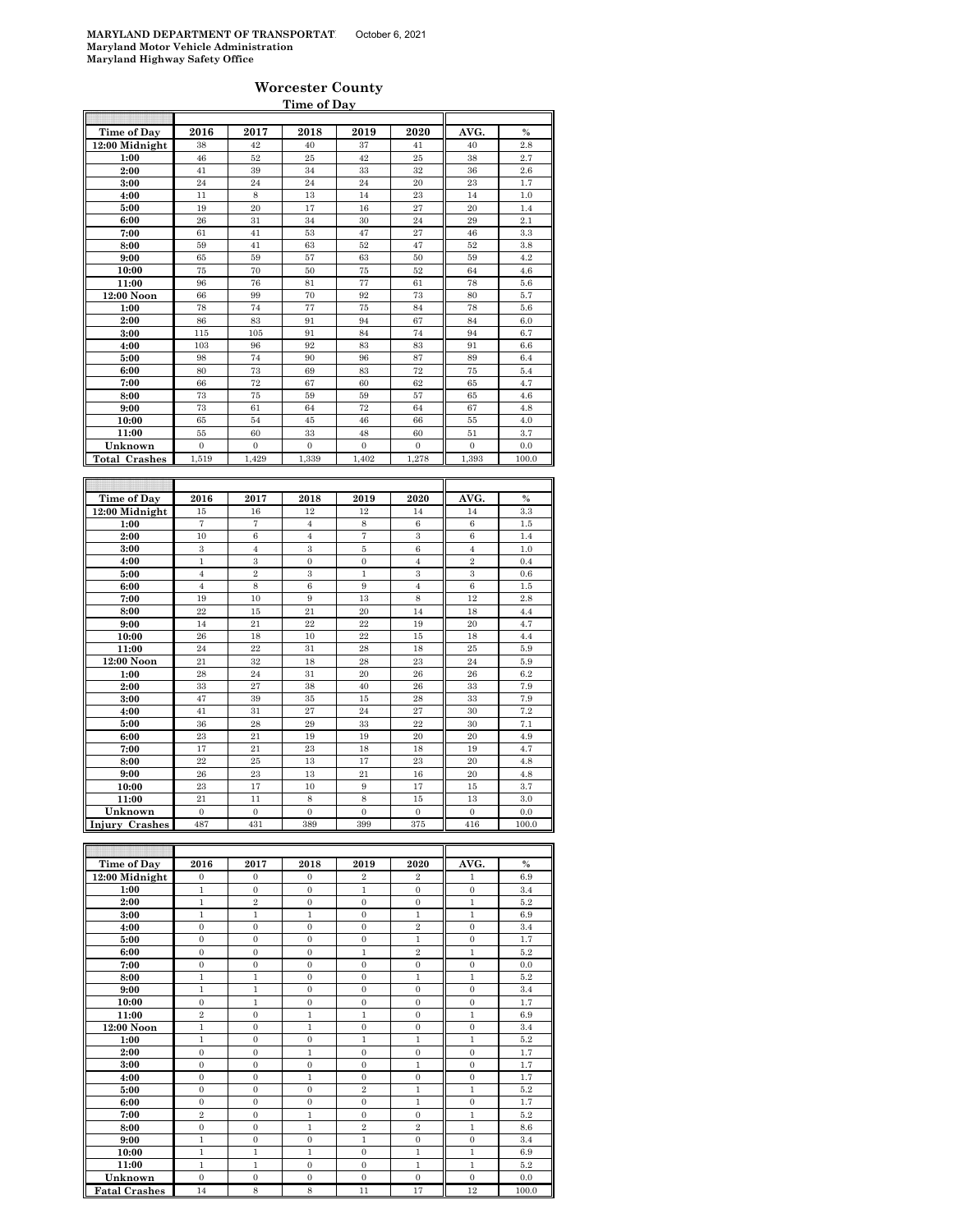|                      |          |       | Driver Age |                |       |                |               |
|----------------------|----------|-------|------------|----------------|-------|----------------|---------------|
|                      |          |       |            |                |       |                |               |
| Driver Age           | 2016     | 2017  | 2018       | 2019           | 2020  | AVG.           | $\frac{0}{0}$ |
| 15 and Under         | $\Omega$ | 1     | $\Omega$   | $\overline{2}$ | 5     | $\overline{2}$ | 0.1           |
| 16                   | 23       | 20    | 16         | 20             | 14    | 19             | 0.8           |
| 17                   | 64       | 57    | 51         | 50             | 53    | 55             | 2.4           |
| 18                   | 79       | 72    | 62         | 85             | 78    | 75             | $3.2\,$       |
| 19                   | 77       | 63    | 56         | 63             | 69    | 66             | 2.8           |
| 20                   | 64       | 59    | 53         | 42             | 63    | 56             | 2.4           |
| $21 - 24$            | 280      | 237   | 239        | 206            | 241   | 241            | 10.4          |
| $25 -$<br>29         | 248      | 225   | 195        | 224            | 224   | 223            | 9.6           |
| 34<br>$30 -$         | 183      | 190   | 165        | 185            | 178   | 180            | 7.8           |
| $35 - 39$            | 145      | 155   | 149        | 171            | 131   | 150            | 6.5           |
| $40 - 44$            | 162      | 149   | 111        | 124            | 122   | 134            | 5.8           |
| $45 -$<br>49         | 162      | 159   | 148        | 169            | 112   | 150            | 6.5           |
| $50 - 54$            | 169      | 170   | 133        | 140            | 103   | 143            | 6.2           |
| 59<br>55 -           | 155      | 167   | 156        | 131            | 125   | 147            | 6.3           |
| $60 - 64$            | 133      | 135   | 116        | 126            | 97    | 121            | 5.2           |
| 69<br>65 -           | 131      | 116   | 93         | 110            | 68    | 104            | 4.5           |
| 70 - 79              | 143      | 122   | 140        | 142            | 114   | 132            | 5.7           |
| $80 +$               | 48       | 51    | 55         | 51             | 34    | 48             | 2.1           |
| Unknown              | 294      | 243   | 287        | 291            | 232   | 269            | 11.6          |
| <b>Total Drivers</b> | 2,560    | 2,391 | 2,225      | 2,332          | 2,063 | 2,314          | 100.0         |

| Driver Age             | 2016         | 2017           | 2018           | 2019           | 2020           | AVG.           | $\frac{0}{0}$ |
|------------------------|--------------|----------------|----------------|----------------|----------------|----------------|---------------|
| 15 and Under           | $\mathbf{0}$ | $\theta$       | $\theta$       | 1              | $\overline{2}$ | 1              | 0.2           |
| 16                     | 3            | $\overline{2}$ | $\overline{2}$ | 4              | $\mathbf{0}$   | $\overline{2}$ | 0.6           |
| 17                     | 14           | 6              | 10             | 6              | 6              | 8              | 2.4           |
| 18                     | 18           | 12             | 11             | 16             | 12             | 14             | 3.9           |
| 19                     | 8            | 8              | 7              | 14             | 9              | 9              | 2.6           |
| 20                     | 10           | 3              | 6              | 5              | 10             | 7              | 1.9           |
| $21 - 24$              | 46           | 35             | 44             | 34             | 35             | 39             | 10.9          |
| $25 - 29$              | 50           | 29             | 38             | 31             | 49             | 39             | 11.0          |
| $30 - 34$              | 29           | 26             | 32             | 27             | 32             | 29             | 8.2           |
| $35 - 39$              | 29           | 31             | 29             | 23             | 30             | 28             | 8.0           |
| $40 - 44$              | 25           | 25             | 17             | 27             | 18             | 22             | 6.3           |
| $45 - 49$              | 29           | 28             | 22             | 29             | 16             | 25             | 7.0           |
| $50 -$<br>54           | 32           | 30             | 32             | 29             | 16             | 28             | 7.8           |
| $55 - 59$              | 32           | 30             | 21             | 19             | 27             | 26             | 7.2           |
| $60 - 64$              | 23           | 17             | 19             | 26             | 17             | 20             | 5.7           |
| $65 - 69$              | 26           | 19             | 12             | 18             | 11             | 17             | 4.8           |
| $70 - 79$              | 28           | 24             | 31             | 30             | 27             | 28             | 7.8           |
| $80 +$                 | 9            | 16             | 13             | 12             | 10             | 12             | 3.4           |
| Unknown                | $\mathbf{1}$ | $\overline{2}$ | $\overline{2}$ | $\overline{2}$ | $\mathbf{1}$   | $\overline{2}$ | 0.4           |
| <b>Injured Drivers</b> | 412          | 343            | 348            | 353            | 328            | 357            | 100.0         |

| Driver Age               | 2016           | 2017             | 2018           | 2019           | 2020           | AVG.           | $\%$  |
|--------------------------|----------------|------------------|----------------|----------------|----------------|----------------|-------|
| 15 and Under             | $\overline{0}$ | $\mathbf{0}$     | $\mathbf{0}$   | $\overline{0}$ | $\overline{0}$ | $\mathbf{0}$   | 0.0   |
| 16                       | $\overline{0}$ | $\overline{0}$   | $\Omega$       | $\overline{0}$ | $\overline{0}$ | $\mathbf{0}$   | 0.0   |
| 17                       | $\overline{0}$ | $\mathbf{1}$     | $\mathbf{0}$   | $\overline{0}$ | $\theta$       | $\mathbf{0}$   | 2.7   |
| 18                       | $\overline{0}$ | $\boldsymbol{0}$ | $\overline{0}$ | $\overline{0}$ | $\overline{0}$ | $\mathbf{0}$   | 0.0   |
| 19                       | $\overline{0}$ | $\overline{0}$   | $\overline{0}$ | $\overline{0}$ | $\mathbf{1}$   | $\overline{0}$ | 2.7   |
| 20                       | $\overline{0}$ | $\overline{0}$   | $\mathbf{0}$   | 1              | $\overline{0}$ | $\mathbf{0}$   | 2.7   |
| $21 - 24$                | 1              | $\overline{1}$   | $\mathbf{0}$   | $\overline{1}$ | $\overline{2}$ | 1              | 13.5  |
| $25 - 29$                | 1              | $\overline{0}$   | $\mathbf{0}$   | $\overline{2}$ | $\mathbf{1}$   | 1              | 10.8  |
| $30 - 34$                | $\overline{0}$ | $\overline{0}$   | $\overline{2}$ | 1              | $\mathbf{1}$   | 1              | 10.8  |
| $35 - 39$                | $\overline{2}$ | $\overline{0}$   | $\overline{0}$ | $\overline{0}$ | $\overline{0}$ | $\overline{0}$ | 5.4   |
| $40 - 44$                | $\mathbf{1}$   | $\overline{0}$   | $\mathbf{1}$   | $\overline{0}$ | $\overline{0}$ | $\overline{0}$ | 5.4   |
| $45 - 49$                | 1              | $\overline{0}$   | $\Omega$       | $\overline{0}$ | $\overline{0}$ | $\mathbf{0}$   | 2.7   |
| $50 - 54$                | 1              | $\overline{0}$   | $\overline{0}$ | $\mathbf{1}$   | $\mathbf{1}$   | 1              | 8.1   |
| $55 - 59$                | 1              | $\overline{0}$   | $\Omega$       | $\theta$       | $\mathbf{1}$   | $\mathbf{0}$   | 5.4   |
| $60 - 64$                | $\overline{0}$ | $\overline{0}$   | $\Omega$       | 1              | 1              | $\overline{0}$ | 5.4   |
| $65 - 69$                | 1              | $\overline{0}$   | $\overline{0}$ | $\mathbf{1}$   | $\overline{0}$ | $\mathbf{0}$   | 5.4   |
| $70 - 79$                | $\overline{0}$ | $\overline{2}$   | $\mathbf{0}$   | 1              | $\overline{2}$ | $\mathbf{1}$   | 13.5  |
| $80 +$                   | 1              | $\overline{1}$   | $\Omega$       | $\theta$       | $\overline{0}$ | $\overline{0}$ | 5.4   |
| Unknown                  | $\overline{0}$ | $\mathbf{0}$     | $\mathbf{0}$   | $\overline{0}$ | $\overline{0}$ | $\mathbf{0}$   | 0.0   |
| <b>Driver Fatalities</b> | 10             | 5                | 3              | 9              | 10             | $\overline{7}$ | 100.0 |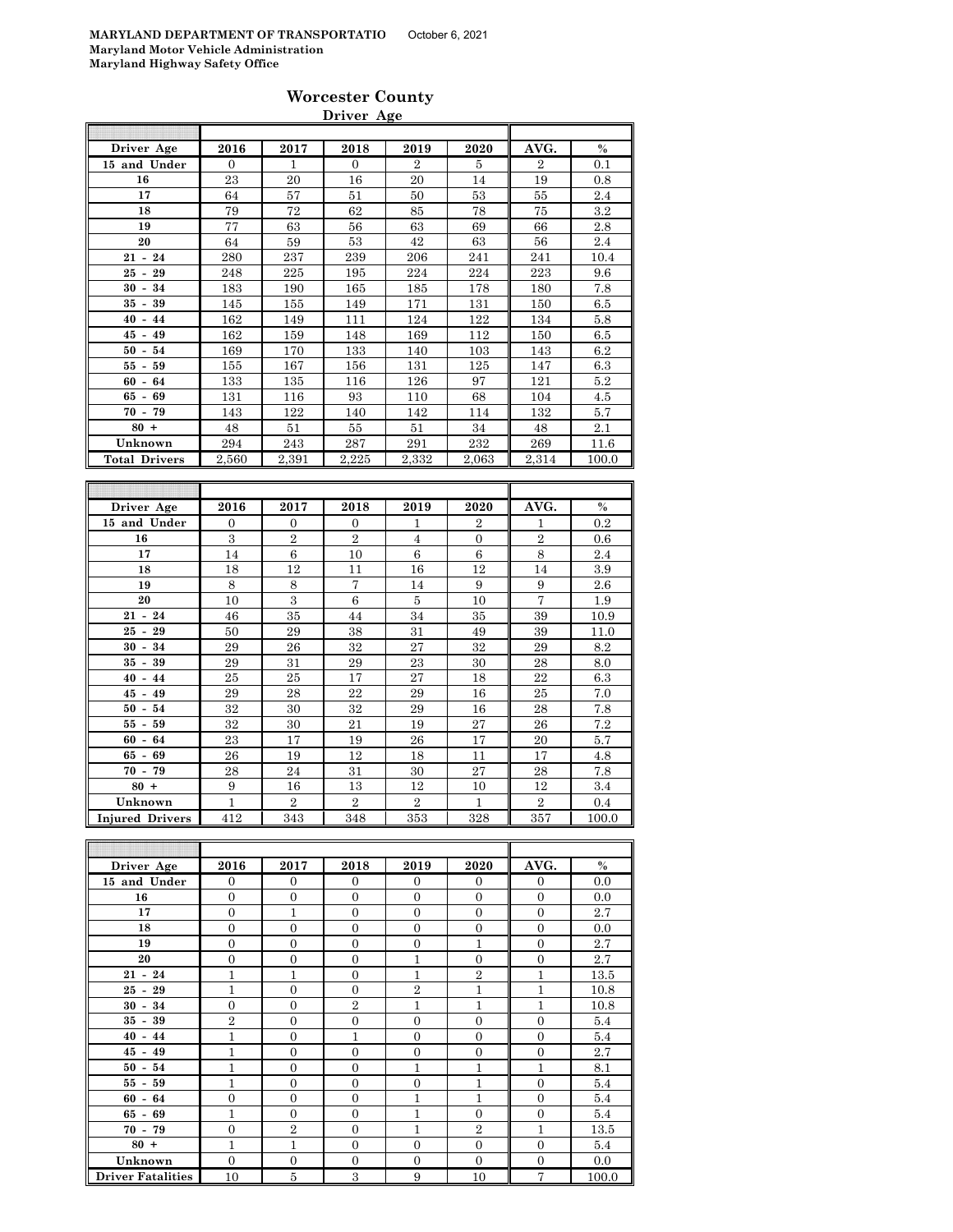| Driver Gender        | 2016  | 2017  | 2018  | 2019  | 2020  | AVG.  | $\%$  |
|----------------------|-------|-------|-------|-------|-------|-------|-------|
| Male                 | ,412  | 1,399 | 1,176 | ,259  | 1,136 | 1,276 | 55.2  |
| Female               | 836   | 734   | 755   | 780   | 692   | 759   | 32.8  |
| Unknown              | 312   | 258   | 294   | 293   | 235   | 278   | 12.0  |
| <b>Total Drivers</b> | 2,560 | 2,391 | 2,225 | 2,332 | 2,063 | 2,314 | 100.0 |
|                      |       |       |       |       |       |       |       |

# **Worcester County**

 **Driver Gender**

| Driver Gender          | 2016 | 2017 | 2018 | 2019 | 2020 | AVG. | $\frac{0}{0}$ |
|------------------------|------|------|------|------|------|------|---------------|
| Male                   | 234  | 183  | 184  | 192  | 196  | 198  | 55.4          |
| Female                 | 173  | 156  | 162  | 160  | 130  | 156  | 43.8          |
| Unknown                |      | 4    |      |      |      |      | 0.8           |
| <b>Driver Injuries</b> | 412  | 343  | 348  | 353  | 328  | 357  | 100.0         |

| Driver Gender            | 2016 | 2017 | 2018 | 2019 | 2020 | AVG. | $\frac{0}{0}$ |
|--------------------------|------|------|------|------|------|------|---------------|
| Male                     |      |      |      |      |      |      | 86.5          |
| Female                   |      |      |      |      |      |      | 13.5          |
| Unknown                  |      |      |      |      |      |      | 0.0           |
| <b>Driver Fatalities</b> | 10   |      |      |      | 10   |      | 100.0         |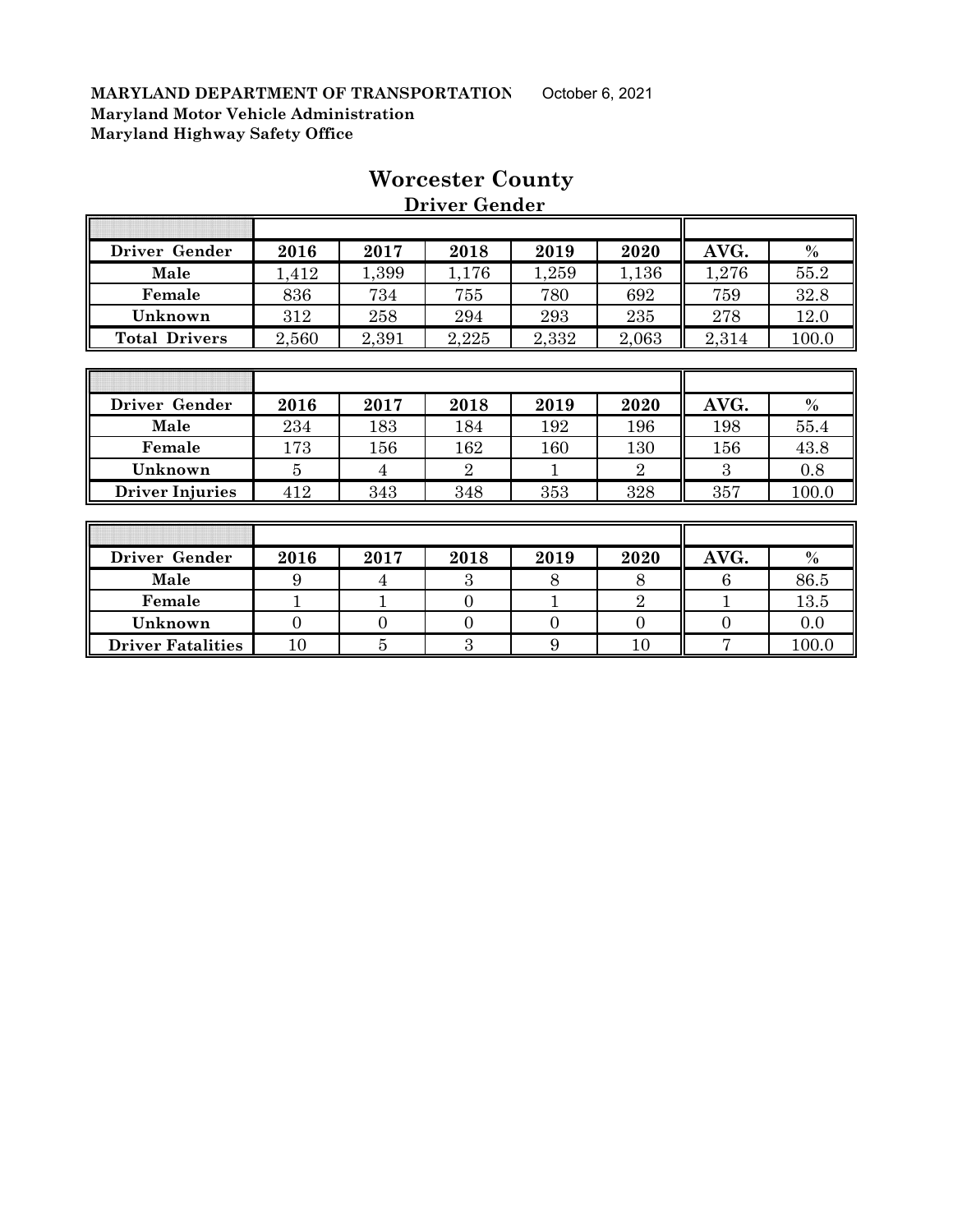#### **Worcester County Driver Safety Equipment Use**

| <b>Safety Equipment</b>                       | 2016                           | 2017                  | 2018                             | 2019                               | 2020                  | AVG.                             | $\frac{0}{0}$   |
|-----------------------------------------------|--------------------------------|-----------------------|----------------------------------|------------------------------------|-----------------------|----------------------------------|-----------------|
| <b>Not Applicable</b>                         | 101                            | 84                    | 87                               | 80                                 | 47                    | 80                               | 3.4             |
| None                                          | 59                             | 54                    | 48                               | 44                                 | 49                    | 51                               | 2.2             |
| Lap belt only                                 | 10                             | 25                    | 11                               | 9                                  | 11                    | 13                               | 0.6             |
| Shoulder belt only                            | 17                             | 19                    | 6                                | 13                                 | 9                     | 13                               | 0.6             |
| Shoulder/Lap belt(s)                          | 1,941                          | 1,811                 | 1,599                            | 1,732                              | 1,529                 | 1.722                            | 74.4            |
| Child/Youth restraint                         | $\boldsymbol{0}$               | $\boldsymbol{0}$      | $\boldsymbol{0}$                 | $\boldsymbol{0}$                   | $\mathbf{0}$          | 0                                | 0.0             |
| Child restraint forward                       | $\overline{0}$                 | $\mathbf{0}$          | 1                                | $\overline{0}$                     | $\overline{0}$        | $\overline{0}$                   | 0.0             |
| Child restraint rear                          | $\overline{0}$                 | $\overline{0}$        | $\mathbf{0}$                     | $\overline{0}$                     | $\overline{0}$        | $\overline{0}$                   | 0.0             |
| <b>Booster seat</b>                           | $\overline{0}$                 | $\overline{0}$        | $\overline{0}$                   | $\overline{0}$                     | $\overline{0}$        | $\overline{0}$                   | 0.0             |
| Child restraint unknow                        | $\boldsymbol{0}$               | $\boldsymbol{0}$      | $\boldsymbol{0}$                 | $\boldsymbol{0}$                   | $\boldsymbol{0}$      | $\boldsymbol{0}$                 | 0.0             |
| Mc/Bike helmet                                | 28                             | 31                    | 30                               | 25                                 | 34                    | 30                               | 1.3             |
| Mc/bike shield only                           | $\mathbf{0}$                   | 3                     | 1                                | $\mathbf{1}$                       | $\overline{2}$        | 1                                | 0.1             |
| Mc/bike helmet & shield                       | 25                             | 15                    | 7                                | 25                                 | 26                    | $^{20}$                          | 0.8             |
| Protective pads                               | $\mathbf{0}$                   | $\mathbf{0}$          | $\overline{0}$                   | $\overline{0}$                     | $\mathbf{0}$          | $\mathbf{0}$                     | 0.0             |
| Reflective clothing                           | $\boldsymbol{0}$               | $\mathbf{0}$          | $\overline{0}$                   | $\overline{0}$                     | $\boldsymbol{0}$      | $\boldsymbol{0}$                 | 0.0             |
| Lighting                                      | $\mathbf{0}$                   | $\mathbf{0}$          | $\overline{0}$                   | $\overline{0}$                     | $\overline{0}$        | $\overline{0}$                   | 0.0             |
| Air bag only                                  | $\mathbf{0}$                   | $\mathbf{0}$          | $\overline{0}$                   | $\overline{0}$                     | $\overline{0}$        | $\overline{0}$                   | 0.0             |
| Air bag and belts                             | $\mathbf{0}$<br>$\overline{4}$ | $\overline{0}$<br>1   | $\overline{0}$<br>$\overline{3}$ | $\overline{0}$<br>$\overline{0}$   | $\overline{0}$<br>1   | $\overline{0}$<br>$\overline{2}$ | 0.0<br>0.1      |
| Other<br>Unknown                              | 375                            |                       | 432                              |                                    |                       | 383                              |                 |
|                                               |                                | 348                   |                                  | 403                                | 355                   |                                  | 16.5            |
| <b>Total Drivers</b>                          | 2,560                          | 2,391                 | 2,225                            | 2,332                              | 2,063                 | 2,314                            | 100.0           |
|                                               |                                |                       |                                  |                                    |                       |                                  |                 |
| <b>Safety Equipment</b>                       | 2016                           | 2017                  | 2018                             | 2019                               | 2020                  | AVG.                             | $\%$            |
| Not Applicable                                | 12                             | 11                    | 8                                | 10                                 | 8                     | 10                               | 2.7             |
| None                                          | 20                             | 23                    | 13                               | 10                                 | 14                    | 16                               | 4.5             |
| Lap belt only                                 | $\boldsymbol{0}$               | 1                     | 3                                | 0                                  | $\mathbf{0}$          | 1                                | 0.2             |
| Shoulder belt only                            | 3                              | $\overline{2}$        | $\mathbf{1}$                     | $\overline{2}$                     | 3                     | $\overline{2}$                   | 0.6             |
| Shoulder/Lap belt(s)                          | 323                            | 265                   | 266                              | 274                                | 236                   | 273                              | 76.5            |
| Child/Youth restraint                         | $\overline{0}$                 | $\overline{0}$        | $\overline{0}$                   | $\overline{0}$                     | $\overline{0}$        | $\overline{0}$                   | 0.0             |
| Child restraint forward                       | $\boldsymbol{0}$               | $\boldsymbol{0}$      | $\boldsymbol{0}$                 | $\mathbf{0}$                       | $\boldsymbol{0}$      | 0                                | 0.0             |
| Child restraint rear                          | $\boldsymbol{0}$               | $\boldsymbol{0}$      | $\overline{0}$                   | $\overline{0}$                     | $\overline{0}$        | $\overline{0}$                   | 0.0             |
| <b>Booster</b> seat                           | $\mathbf{0}$                   | $\mathbf{0}$          | $\overline{0}$                   | $\overline{0}$                     | $\overline{0}$        | $\overline{0}$                   | 0.0             |
| Child restraint unknow:                       | $\boldsymbol{0}$               | $\boldsymbol{0}$      | $\overline{0}$                   | $\mathbf{0}$                       | $\mathbf{0}$          | $\mathbf{0}$                     | 0.0             |
| Mc/Bike helmet                                | 16                             | $^{20}$               | 24                               | 20                                 | 27                    | 21                               | 6.0             |
| Mc/bike shield only                           | $\boldsymbol{0}$               | $\overline{2}$        | 0                                | 1                                  | $\overline{2}$        | 1                                | 0.3             |
| Mc/bike helmet & shield                       | 23                             | 9                     | $\overline{4}$                   | 18                                 | 21                    | 15                               | 4.2             |
| Protective pads                               | $\mathbf{0}$                   | $\mathbf{0}$          | $\overline{0}$                   | $\overline{0}$                     | $\mathbf{0}$          | $\mathbf{0}$                     | 0.0             |
| Reflective clothing                           | $\mathbf{0}$                   | $\mathbf{0}$          | $\overline{0}$                   | $\overline{0}$                     | $\overline{0}$        | $\overline{0}$                   | 0.0             |
| Lighting                                      | $\boldsymbol{0}$               | $\boldsymbol{0}$      | $\mathbf{0}$                     | $\boldsymbol{0}$                   | $\boldsymbol{0}$      | $\boldsymbol{0}$                 | 0.0             |
| Air bag only                                  | $\boldsymbol{0}$               | 0                     | 0                                | $\boldsymbol{0}$                   | $\mathbf{0}$          | $\mathbf{0}$                     | 0.0             |
| Air bag and belts                             | $\overline{0}$                 | $\overline{0}$        | $\overline{0}$                   | $\overline{0}$                     | $\overline{0}$        | $\overline{0}$                   | 0.0             |
| Other                                         | $\boldsymbol{0}$               | $\mathbf{0}$          | $\mathbf{0}$                     | $\mathbf{0}$                       | 1                     | 0                                | 0.1             |
| Unknown                                       | 15                             | 10                    | 29                               | 18                                 | 16                    | 18                               | 4.9             |
| <b>Driver Injuries</b>                        | 412                            | 343                   | 348                              | 353                                | 328                   | 357                              | 100.0           |
|                                               |                                |                       |                                  |                                    |                       |                                  |                 |
|                                               |                                |                       |                                  |                                    |                       |                                  |                 |
| <b>Safety Equipment</b>                       | 2016                           | 2017                  | 2018                             | 2019                               | 2020                  | AVG.                             | $\%$            |
| Not Applicable                                | 0                              | 0                     | 0                                | 0                                  | 1                     | 0                                | 2.7             |
| None                                          | 5                              | 1                     | 1                                | $\boldsymbol{2}$                   | 4                     | 3                                | $35.1\,$        |
| Lap belt only                                 | $\boldsymbol{0}$               | $\boldsymbol{0}$      | 0                                | $\mathbf{0}$                       | $\boldsymbol{0}$      | $\boldsymbol{0}$                 | 0.0             |
| Shoulder belt only                            | $\boldsymbol{0}$               | $\boldsymbol{0}$<br>3 | $\mathbf 1$<br>0                 | $\boldsymbol{0}$<br>$\overline{4}$ | $\boldsymbol{0}$<br>3 | $\boldsymbol{0}$<br>3            | 2.7             |
| Shoulder/Lap belt(s)<br>Child/Youth restraint | 4<br>$\boldsymbol{0}$          | $\boldsymbol{0}$      | 0                                | $\boldsymbol{0}$                   | $\mathbf{0}$          | $\boldsymbol{0}$                 | 37.8<br>$0.0\,$ |
| Child restraint forward                       | $\boldsymbol{0}$               | $\boldsymbol{0}$      | 0                                | $\boldsymbol{0}$                   | $\boldsymbol{0}$      | $\boldsymbol{0}$                 | 0.0             |
| Child restraint rear                          | $\boldsymbol{0}$               | $\boldsymbol{0}$      | 0                                | $\boldsymbol{0}$                   | $\mathbf{0}$          | $\mathbf{0}$                     | 0.0             |
| <b>Booster seat</b>                           | $\boldsymbol{0}$               | $\boldsymbol{0}$      | 0                                | $\boldsymbol{0}$                   | $\boldsymbol{0}$      | $\boldsymbol{0}$                 | 0.0             |
| Child restraint unk.                          | $\mathbf{0}$                   | $\mathbf{0}$          | $\overline{0}$                   | $\mathbf{0}$                       | $\mathbf{0}$          | $\overline{0}$                   | 0.0             |
| Mc/Bike helmet                                | $\overline{0}$                 | $\mathbf{0}$          | $\overline{0}$                   | $\overline{2}$                     | $\overline{0}$        | $\overline{0}$                   | 5.4             |
| Mc/bike shield only                           | $\mathbf{0}$                   | 0                     | 0                                | $\boldsymbol{0}$                   | $\boldsymbol{0}$      | $\boldsymbol{0}$                 | 0.0             |
| Mc/bike helmet & shield                       | $\mathbf{1}$                   | $\boldsymbol{0}$      | $\mathbf 1$                      | $\mathbf{1}$                       | $\mathbf{1}$          | 1                                | 10.8            |
| Protective pads                               | 0                              | 0                     | 0                                | 0                                  | $\mathbf{0}$          | 0                                | 0.0             |
| Reflective clothing                           | $\overline{0}$                 | $\mathbf{0}$          | $\overline{0}$                   | $\overline{0}$                     | $\overline{0}$        | $\overline{0}$                   | 0.0             |
| Lighting                                      | $\boldsymbol{0}$               | 0                     | 0                                | 0                                  | $\mathbf{0}$          | $\mathbf{0}$                     | 0.0             |
| Air bag only                                  | $\mathbf{0}$                   | $\mathbf{0}$          | $\overline{0}$                   | $\overline{0}$                     | $\boldsymbol{0}$      | $\boldsymbol{0}$                 | 0.0             |
| Air bag and belts                             | $\boldsymbol{0}$               | 0                     | 0                                | $\boldsymbol{0}$                   | $\mathbf{0}$          | $\mathbf{0}$                     | 0.0             |
| Other                                         | $\boldsymbol{0}$               | $\mathbf{0}$          | $\overline{0}$                   | $\boldsymbol{0}$                   | $\mathbf{0}$          | $\overline{0}$                   | 0.0             |
| Unknown                                       | $\boldsymbol{0}$               | $\mathbf{1}$          | $\boldsymbol{0}$                 | $\overline{0}$                     | $\mathbf{1}$          | 0                                | 5.4             |
| <b>Driver Fatalities</b>                      | 10                             | 5                     | 3                                | 9                                  | 10                    | 7                                | 100.0           |

**Note: None & Air Bag are counted as no safety equipment in use.**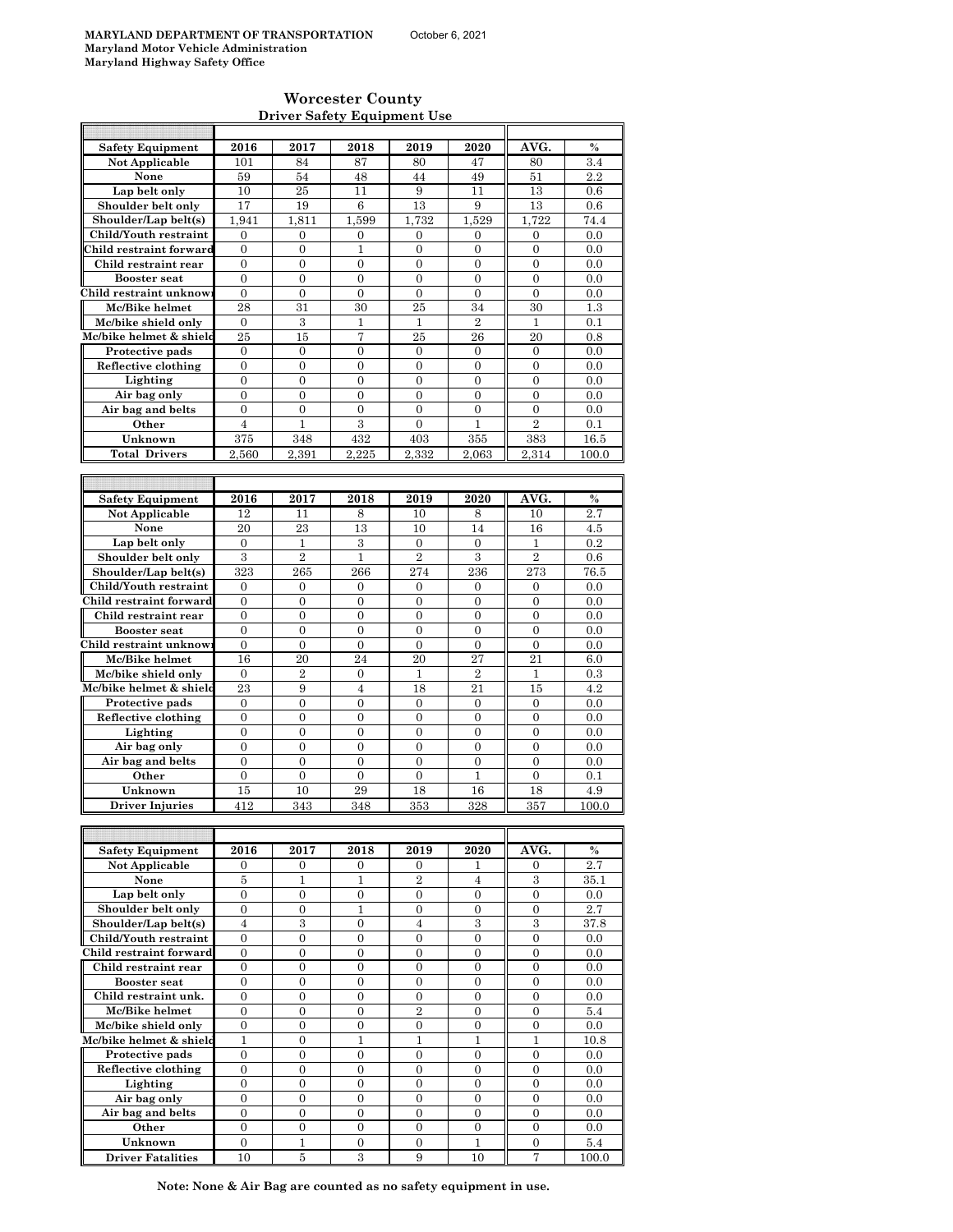#### **Worcester County Passenger Age**

| Passenger Age             | 2016             | 2017             | 2018             | 2019             | 2020             | AVG.             | %        |
|---------------------------|------------------|------------------|------------------|------------------|------------------|------------------|----------|
| Under 5                   | 77               | 94               | 78               | 78               | 55               | 76               | 6.7      |
| $5-9$                     | 146              | 89               | 78               | 128              | 76               | 103              | 9.0      |
| $10 - 11$                 | 39               | 48               | 26               | 74               | 47               | 47               | 4.1      |
| $12 - 13$                 |                  |                  |                  |                  |                  |                  |          |
|                           | 52               | 32               | 25               | 64               | 42               | 43               | 3.8      |
| $14 - 15$                 | 60               | 57               | 49               | 57               | 57               | 56               | 4.9      |
| $16 - 17$                 | 88               | 61               | 84               | 74               | 97               | 81               | 7.1      |
| $18 - 19$                 | 97               | 97               | 86               | 111              | 106              | 99               | 8.7      |
| $20 - 24$                 | 192              | 164              | 124              | 115              | 163              | 152              | 13.3     |
| $25 - 29$                 | 106              | 107              | 76               | 70               | 80               | 88               | 7.7      |
| $30 - 34$                 | 62               | 57               | 68               | 56               | 57               | 60               | 5.3      |
| $35 - 39$                 | 51               | 54               | 47               | 47               | 39               | 48               | 4.2      |
| $40 - 44$                 | 33               | 55               | 38               | 46               | 43               | 43               | $3.8\,$  |
| $45 - 49$                 | 52               | 60               | 33               | 44               | 39               | 46               | 4.0      |
| $50 - 54$                 | 41               | 45               | 45               | 38               | 35               | 41               | 3.6      |
| $55 - 59$                 | 52               | 63               | 35               | 37               | 30               | 43               | 3.8      |
|                           | 26               | 63               |                  | 45               | 16               |                  |          |
| $60 -$<br>64              |                  |                  | 29               |                  |                  | 36               | 3.1      |
| $65 - 69$                 | 46               | 36               | 23               | 29               | 20               | 31               | 2.7      |
| $70 - 79$                 | 49               | 33               | 31               | 27               | 23               | 33               | 2.9      |
| $80 +$                    | 18               | 25               | 18               | 20               | 9                | 18               | $1.6\,$  |
| Unknown                   | $\overline{0}$   | $\boldsymbol{0}$ | $\boldsymbol{0}$ | $\boldsymbol{0}$ | $\overline{0}$   | $\boldsymbol{0}$ | 0.0      |
| <b>Total Passengers</b>   | 1,287            | 1,240            | 993              | 1,160            | 1,034            | 1,143            | 100.0    |
|                           |                  |                  |                  |                  |                  |                  |          |
|                           |                  |                  |                  |                  |                  |                  |          |
| Passenger Age             | 2016             | 2017             | 2018             | 2019             | 2020             | AVG.             | %        |
| Under 5                   | 23               | 13               | 10               | 12               | 9                | 13               | 7.3      |
|                           |                  |                  |                  |                  |                  |                  |          |
| $5-9$                     | 21               | 12               | $\overline{4}$   | 11               | 11               | 12               | 6.4      |
| $10 - 11$                 | 10               | 8                | 4                | 7                | $\overline{2}$   | 6                | 3.4      |
| $12 - 13$                 | 9                | 3                | $\mathbf{1}$     | 6                | 5                | 5                | $2.6\,$  |
| $14 - 15$                 | 7                | $\,$ 8 $\,$      | $\mathbf{1}$     | $\overline{4}$   | $\bf 5$          | $\bf 5$          | 2.7      |
| $16 - 17$                 | 12               | 9                | 10               | 14               | 10               | 11               | 6.0      |
| $18 - 19$                 | 15               | $\,$ 8 $\,$      | 13               | 18               | 12               | 13               | 7.1      |
| $20 - 24$                 | 22               | 25               | 15               | 18               | 16               | 19               | 10.4     |
| $25 -$<br>29              | 17               | 21               | 8                | $\,6$            | 18               | 14               | 7.6      |
| $30 - 34$                 | 22               | 7                | 9                | 8                | 12               | 12               | 6.3      |
| $35 - 39$                 | 13               | 14               | $\bf 5$          | 7                | 15               | 11               | $5.8\,$  |
| $40 - 44$                 | $\overline{4}$   | 8                | 6                | 10               | 9                | 7                | 4.0      |
| $45 - 49$                 | 16               | 16               | 6                | 3                | 6                | 9                | 5.1      |
|                           |                  |                  |                  |                  |                  |                  |          |
| $50 - 54$                 | 7                | 12               | 11               | 7                | 7                | 9                | 4.8      |
| $55-$<br>59               | 19               | 12               | 6                | 12               | 9                | 12               | 6.3      |
| $60 - 64$                 | $\bf 5$          | 15               | 9                | 8                | $\,3\,$          | $\,$ 8 $\,$      | 4.3      |
| $65 - 69$                 | 7                | 10               | $\overline{4}$   | 6                | 5                | 6                | $3.5\,$  |
| $70 - 79$                 | 15               | 9                | $\,3$            | $\boldsymbol{6}$ | $\overline{5}$   | $\,8\,$          | 4.1      |
| $80 +$                    | 5                | $\,3$            | 6                | 6                | $\,3$            | $\bf 5$          | 2.5      |
| Unknown                   | $\overline{0}$   | $\overline{0}$   | $\overline{0}$   | $\overline{0}$   | $\overline{0}$   | $\mathbf{0}$     | $_{0.0}$ |
| <b>Injured Passengers</b> | 249              | 213              | 131              | 169              | 162              | 185              | 100.0    |
|                           |                  |                  |                  |                  |                  |                  |          |
|                           |                  |                  |                  |                  |                  |                  |          |
| Passenger Age             | 2016             | 2017             | 2018             | 2019             | 2020             | AVG.             | $\%$     |
|                           |                  |                  |                  |                  |                  |                  |          |
| Under 5                   | 0                | 0                | 0                | 0                | $\overline{0}$   | 0                | 0.0      |
| $5-9$                     | $\boldsymbol{0}$ | $\boldsymbol{0}$ | $\boldsymbol{0}$ | $\boldsymbol{0}$ | 0                | $\boldsymbol{0}$ | 0.0      |
| $10 - 11$                 | $\boldsymbol{0}$ | $\boldsymbol{0}$ | $\boldsymbol{0}$ | $\boldsymbol{0}$ | $\boldsymbol{0}$ | $\boldsymbol{0}$ | 0.0      |
| $12 - 13$                 | $\boldsymbol{0}$ | $\boldsymbol{0}$ | $\boldsymbol{0}$ | $\boldsymbol{0}$ | $\boldsymbol{0}$ | $\boldsymbol{0}$ | 0.0      |
| $14 - 15$                 | $\boldsymbol{0}$ | $\boldsymbol{0}$ | $\boldsymbol{0}$ | 0                | $\boldsymbol{0}$ | $\boldsymbol{0}$ | 0.0      |
| $16 - 17$                 | $\overline{0}$   | $\overline{0}$   | $\overline{0}$   | $\overline{0}$   | $\overline{2}$   | $\boldsymbol{0}$ | 22.2     |
| $18 - 19$                 | $\boldsymbol{0}$ | $\boldsymbol{0}$ | $\boldsymbol{0}$ | $\boldsymbol{0}$ | $\boldsymbol{0}$ | $\boldsymbol{0}$ | 0.0      |
| $20 - 24$                 | $\mathbf{1}$     | $\boldsymbol{0}$ | $\boldsymbol{0}$ | $\boldsymbol{0}$ | $\boldsymbol{0}$ | $\boldsymbol{0}$ | 11.1     |
| $25 - 29$                 | $\boldsymbol{0}$ | $\boldsymbol{0}$ | $\mathbf 1$      | $\mathbf{0}$     | $\boldsymbol{0}$ | $\boldsymbol{0}$ | 11.1     |
| $30 - 34$                 | $\boldsymbol{0}$ | 0                | 0                | $\boldsymbol{0}$ | 1                | $\boldsymbol{0}$ | 11.1     |
| $35 - 39$                 | $\mathbf{1}$     | $\overline{0}$   | $\overline{0}$   | $\boldsymbol{0}$ | $\boldsymbol{0}$ | $\boldsymbol{0}$ | 11.1     |
|                           |                  |                  |                  |                  |                  |                  |          |
| $40 - 44$                 | $\overline{0}$   | $\boldsymbol{0}$ | $\boldsymbol{0}$ | $\boldsymbol{0}$ | $\boldsymbol{0}$ | $\boldsymbol{0}$ | 0.0      |
| $45 - 49$                 | $\boldsymbol{0}$ | $\boldsymbol{0}$ | $\boldsymbol{0}$ | 0                | $\boldsymbol{0}$ | $\boldsymbol{0}$ | 0.0      |
| $50 - 54$                 | $\boldsymbol{0}$ | $\boldsymbol{0}$ | $\boldsymbol{0}$ | $\boldsymbol{0}$ | $\mathbf{1}$     | $\boldsymbol{0}$ | 11.1     |
| $55 - 59$                 |                  |                  |                  |                  |                  |                  |          |
|                           | $\boldsymbol{0}$ | $\boldsymbol{0}$ | $\boldsymbol{0}$ | $\boldsymbol{0}$ | $\boldsymbol{0}$ | $\boldsymbol{0}$ | 0.0      |
| $60 - 64$                 | $\boldsymbol{0}$ | $\boldsymbol{0}$ | $\boldsymbol{0}$ | $\boldsymbol{0}$ | 0                | $\boldsymbol{0}$ | 0.0      |

**70 - 79** 0 0 0 1 0 1 0 22.2 **80 +** 0 0 0 0 0 0 0.0 **Unknown** 0 0 0 0 0 0 0.0

**Passenger Fatalities**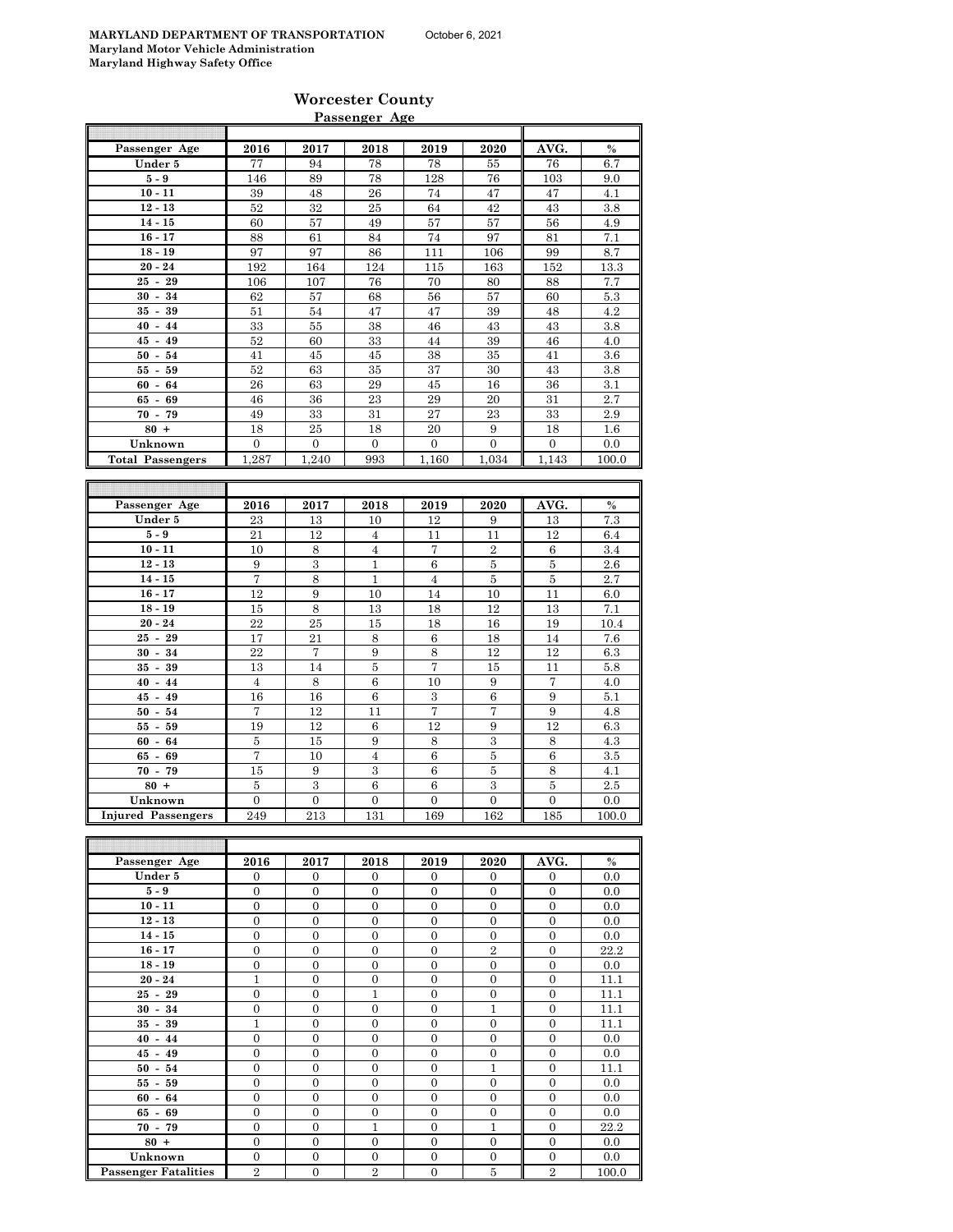| Passenger Gender            | 2016           | 2017           | 2018           | 2019     | 2020           | AVG.           | $\%$  |
|-----------------------------|----------------|----------------|----------------|----------|----------------|----------------|-------|
| Male                        | 574            | 533            | 446            | 523      | 481            | 511            | 44.7  |
| Female                      | 703            | 700            | 543            | 629      | 553            | 626            | 54.7  |
| Unknown                     | 10             |                | 4              | 8        | $\Omega$       | 6              | 0.5   |
| <b>Total Passengers</b>     | 1,287          | 1,240          | 993            | 1,160    | 1,034          | 1,143          | 100.0 |
|                             |                |                |                |          |                |                |       |
|                             |                |                |                |          |                |                |       |
| Passenger Gender            | 2016           | 2017           | 2018           | 2019     | 2020           | AVG.           | $\%$  |
| Male                        | 90             | 65             | 37             | 53       | 55             | 60             | 32.5  |
| Female                      | 157            | 148            | 94             | 116      | 107            | 124            | 67.3  |
| Unknown                     | $\overline{2}$ | $\Omega$       | $\Omega$       | $\theta$ | $\Omega$       | $\overline{0}$ | 0.2   |
| <b>Passenger Injuries</b>   | 249            | 213            | 131            | 169      | 162            | 185            | 100.0 |
|                             |                |                |                |          |                |                |       |
|                             |                |                |                |          |                |                |       |
| Passenger Gender            | 2016           | 2017           | 2018           | 2019     | 2020           | AVG.           | $\%$  |
| Male                        |                | $\Omega$       |                | $\Omega$ | 4              |                | 66.7  |
| Female                      |                | $\Omega$       |                | $\Omega$ |                |                | 33.3  |
| Unknown                     | $\Omega$       | $\Omega$       | $\Omega$       | $\Omega$ | $\Omega$       | $\theta$       | 0.0   |
| <b>Passenger Fatalities</b> | $\overline{2}$ | $\overline{0}$ | $\overline{2}$ | $\theta$ | $\overline{5}$ | $\overline{2}$ | 100.0 |

# **Worcester County Passenger Gender**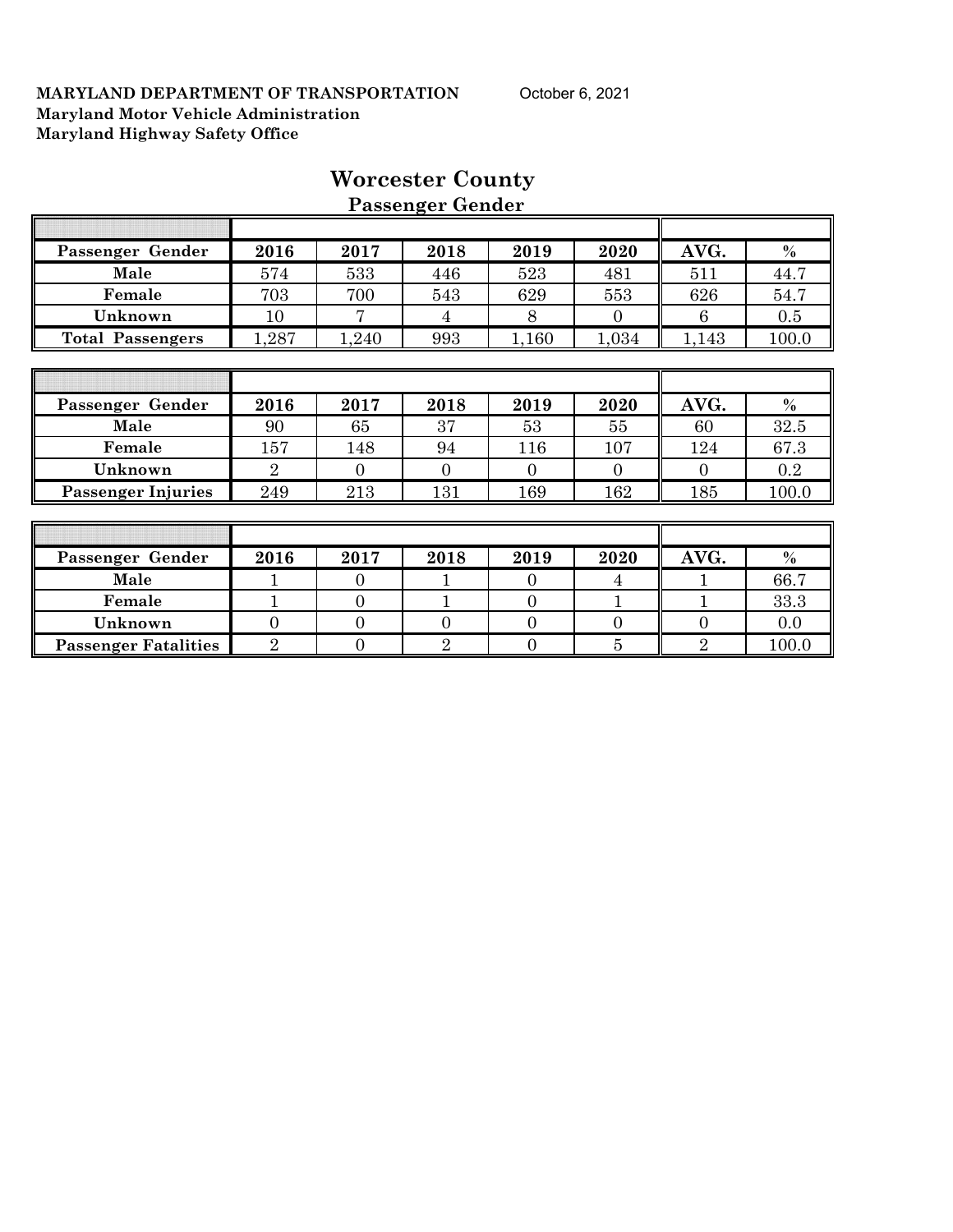#### **Worcester County Passenger Safety Equipment Use**

| <b>Safety Equipment</b> | 2016           | 2017           | 2018           | 2019           | 2020           | AVG.           | $\frac{0}{0}$  |
|-------------------------|----------------|----------------|----------------|----------------|----------------|----------------|----------------|
| Not Applicable          | 18             | 25             | 55             | 118            | 35             | 50             | 4.4            |
| None                    | 168            | 90             | 87             | 107            | 80             | 106            | 9.3            |
| Lap belt only           | 5              | 9              | 5              | 4              | 7              | 6              | 0.5            |
| Shoulder belt only      | 8              | 3              | $\overline{0}$ | $\mathbf{1}$   | $\overline{0}$ | $\overline{2}$ | 0.2            |
| Shoulder/Lap belt(s)    | 942            | 935            | 695            | 795            | 775            | 828            | 72.5           |
| Child/Youth restraint   | $\mathbf{0}$   | $\mathbf{0}$   | $\overline{0}$ | $\mathbf{0}$   | $\Omega$       | $\Omega$       | 0.0            |
| Child restraint forward | 66             | 58             | 55             | 52             | 49             | 56             | 4.9            |
| Child restraint rear    | 15             | 16             | 12             | 15             | 16             | 15             | 1.3            |
| <b>Booster seat</b>     | 15             | 14             | 11             | 11             | 5              | 11             | 1.0            |
| Child restraint unk.    | 6              | 17             | 13             | 11             | $\overline{0}$ | 9              | 0.8            |
| Mc/Bike helmet          | $\overline{5}$ | 8              | $\overline{2}$ | 3              | 3              | $\overline{4}$ | 0.4            |
| Mc/bike shield only     | $\theta$       | $\overline{0}$ | $\mathbf{1}$   | $\mathbf{1}$   | $\overline{0}$ | $\overline{0}$ | 0.0            |
| Mc/bike helmet & shield | $\overline{4}$ | $\overline{2}$ | $\overline{2}$ | 3              | $\overline{5}$ | 3              | 0.3            |
| Protective pads         | $\mathbf{1}$   | $\Omega$       | $\Omega$       | $\Omega$       | $\Omega$       | $\theta$       | 0.0            |
| Reflective clothing     | $\overline{0}$ | $\overline{0}$ | $\overline{0}$ | $\overline{0}$ | $\mathbf{0}$   | $\mathbf{0}$   | 0.0            |
| Lighting                | $\overline{0}$ | $\mathbf{0}$   | $\mathbf{0}$   | $\mathbf{0}$   | $\mathbf{0}$   | $\overline{0}$ | 0.0            |
| Air bag only            | $\theta$       | $\Omega$       | $\Omega$       | $\theta$       | $\theta$       | $\theta$       | 0.0            |
| Air bag and belts       | $\theta$       | $\theta$       | $\theta$       | $\theta$       | $\theta$       | $\theta$       | 0.0            |
| Other                   | $\mathbf{1}$   | $\overline{4}$ | $\theta$       | $\overline{2}$ | 1              | $\overline{2}$ | 0.1            |
| Unknown                 | 33             | 59             | 55             | 37             | 58             | 48             | 4.2            |
| <b>Total Passengers</b> | 1.287          | 1.240          | 993            | 1.160          | 1.034          | 1.143          | 100.0          |
|                         |                |                |                |                |                |                |                |
|                         |                |                |                |                |                |                |                |
| <b>Safety Equipment</b> | 2016           | 2017           | 2018           | 2019           | 2020           | AVG.           | $\frac{0}{0}$  |
| Not Applicable          | 3              | 4              | $\overline{2}$ | $\overline{4}$ | $\overline{2}$ | 3              | 1.6            |
| None                    | 24             | 30             | 8              | 16             | 20             | 20             | 10.6           |
| Lap belt only           | 1              | $\Omega$       | $\overline{4}$ | $\Omega$       | $\overline{4}$ | $\overline{2}$ | 1.0            |
| Shoulder belt only      | $\overline{2}$ | $\overline{0}$ | $\mathbf{0}$   | $\mathbf{0}$   | $\mathbf{0}$   | $\overline{0}$ | 0.2            |
| Shoulder/Lap belt(s)    | 172            | 151            | 94             | 122            | 107            | 129            | 69.9           |
| Child/Youth restraint   | $\Omega$       | $\overline{0}$ | $\Omega$       | $\Omega$       | $\Omega$       | $\theta$       | 0.0            |
| Child restraint forward | 20             | $\overline{5}$ | 6              | 8              | 7              | 9              | 5.0            |
| Child restraint rear    | 5              | $\overline{4}$ | $\overline{4}$ | $\overline{4}$ | 3              | $\overline{4}$ | 2.2            |
| <b>Booster seat</b>     | 6              | 3              | $\overline{0}$ | 3              | 1              | 3              | 1.4            |
| Child restraint unk.    | $\theta$       | $\overline{2}$ | 1              | 1              | $\Omega$       | $\mathbf{1}$   | 0.4            |
| Mc/Bike helmet          | $\overline{4}$ | $\overline{5}$ | 1              | 1              | $\overline{2}$ | 3              | 1.4            |
| Mc/bike shield only     | $\Omega$       | $\overline{0}$ | $\overline{1}$ | $\mathbf{1}$   | $\mathbf{0}$   | $\overline{0}$ | 0.2            |
| Mc/bike helmet & shield | 3              | $\overline{0}$ | $\overline{2}$ | 3              | $\overline{5}$ | 3              | 1.4            |
| Protective pads         | 1              | $\Omega$       | $\overline{0}$ | $\mathbf{0}$   | $\Omega$       | $\theta$       | 0.1            |
| Reflective clothing     | $\overline{0}$ | $\overline{0}$ | $\overline{0}$ | $\overline{0}$ | $\overline{0}$ | $\overline{0}$ | 0.0            |
| Lighting                | $\Omega$       | $\Omega$       | $\Omega$       | $\Omega$       | $\Omega$       | $\Omega$       | 0 <sub>0</sub> |

**Lighting** 0 0 0 0 0 0 0.0 **Air bag only** 0 0 0 0 0 0 0.0 Air bag and belts **Other** 1 1 1 0 0 0 0 0 0.2 **Unknown** 7 8 8 6 11 8 4.3<br> **Example 18 8 6 11** 8 4.3<br> **Example 18 8 6 11** 8 4.3<br> **Example 18 8 6 11** 8 4.3 **Passenger Injuries** T  $\overline{\mathsf{T}}$ 

| <b>Safety Equipment</b>     | 2016              | 2017     | 2018           | 2019           | 2020           | AVG.           | $\frac{0}{0}$ |
|-----------------------------|-------------------|----------|----------------|----------------|----------------|----------------|---------------|
| Not Applicable              | $\Omega$          | $\Omega$ | $\Omega$       | $\Omega$       | $\Omega$       | $\Omega$       | 0.0           |
| None                        | 0                 | 0        |                | 0              |                | 0              | 22.2          |
| Lap belt only               | $\Omega$          | $\Omega$ | $\Omega$       | $\Omega$       | $\Omega$       | $\Omega$       | 0.0           |
| Shoulder belt only          | $\Omega$          | $\Omega$ | $\Omega$       | $\Omega$       | $\Omega$       | $\Omega$       | 0.0           |
| Shoulder/Lap belt(s)        | $\mathcal{D}_{1}$ | 0        |                | 0              | $\mathfrak{D}$ |                | 55.6          |
| Child/Youth restraint       | $\Omega$          | $\Omega$ | $\Omega$       | $\Omega$       | $\Omega$       | $\Omega$       | 0.0           |
| Child restraint forward     | $\theta$          | $\Omega$ | $\Omega$       | $\Omega$       | $\Omega$       | $\Omega$       | 0.0           |
| Child restraint rear        | 0                 | 0        | 0              | 0              | 0              | 0              | 0.0           |
| <b>Booster</b> seat         | $\Omega$          | $\Omega$ | $\Omega$       | $\Omega$       | $\Omega$       | $\Omega$       | 0.0           |
| Child restraint unk.        | $\Omega$          | $\Omega$ | $\Omega$       | $\Omega$       | $\Omega$       | $\Omega$       | 0.0           |
| Mc/Bike helmet              | $\theta$          | $\theta$ | 0              | $\overline{0}$ | $\overline{0}$ | $\theta$       | 0.0           |
| Mc/bike shield only         | $\Omega$          | $\Omega$ | $\Omega$       | $\Omega$       | $\Omega$       | $\Omega$       | 0.0           |
| Mc/bike helmet & shield     | $\theta$          | $\Omega$ | $\Omega$       | $\Omega$       | $\Omega$       | $\Omega$       | 0.0           |
| Protective pads             | $\Omega$          | 0        | $\Omega$       | 0              | 0              | 0              | 0.0           |
| Reflective clothing         | $\Omega$          | $\Omega$ | $\Omega$       | $\Omega$       | $\Omega$       | $\Omega$       | 0.0           |
| Lighting                    | $\Omega$          | $\Omega$ | $\Omega$       | $\theta$       | $\Omega$       | $\theta$       | 0.0           |
| Air bag only                | 0                 | 0        | $\Omega$       | 0              | 0              | 0              | 0.0           |
| Air bag and belts           | $\Omega$          | $\Omega$ | $\Omega$       | $\Omega$       | $\Omega$       | $\Omega$       | 0.0           |
| Other                       | $\Omega$          | $\Omega$ | $\Omega$       | $\Omega$       | $\Omega$       | $\Omega$       | 0.0           |
| Unknown                     | $\Omega$          | $\Omega$ | $\Omega$       | $\Omega$       | $\overline{2}$ | $\Omega$       | 22.2          |
| <b>Passenger Fatalities</b> | $\overline{2}$    | 0        | $\overline{2}$ | 0              | 5              | $\overline{2}$ | 100.0         |

**Note: None & Air Bag are counted as no safety equipment in use.**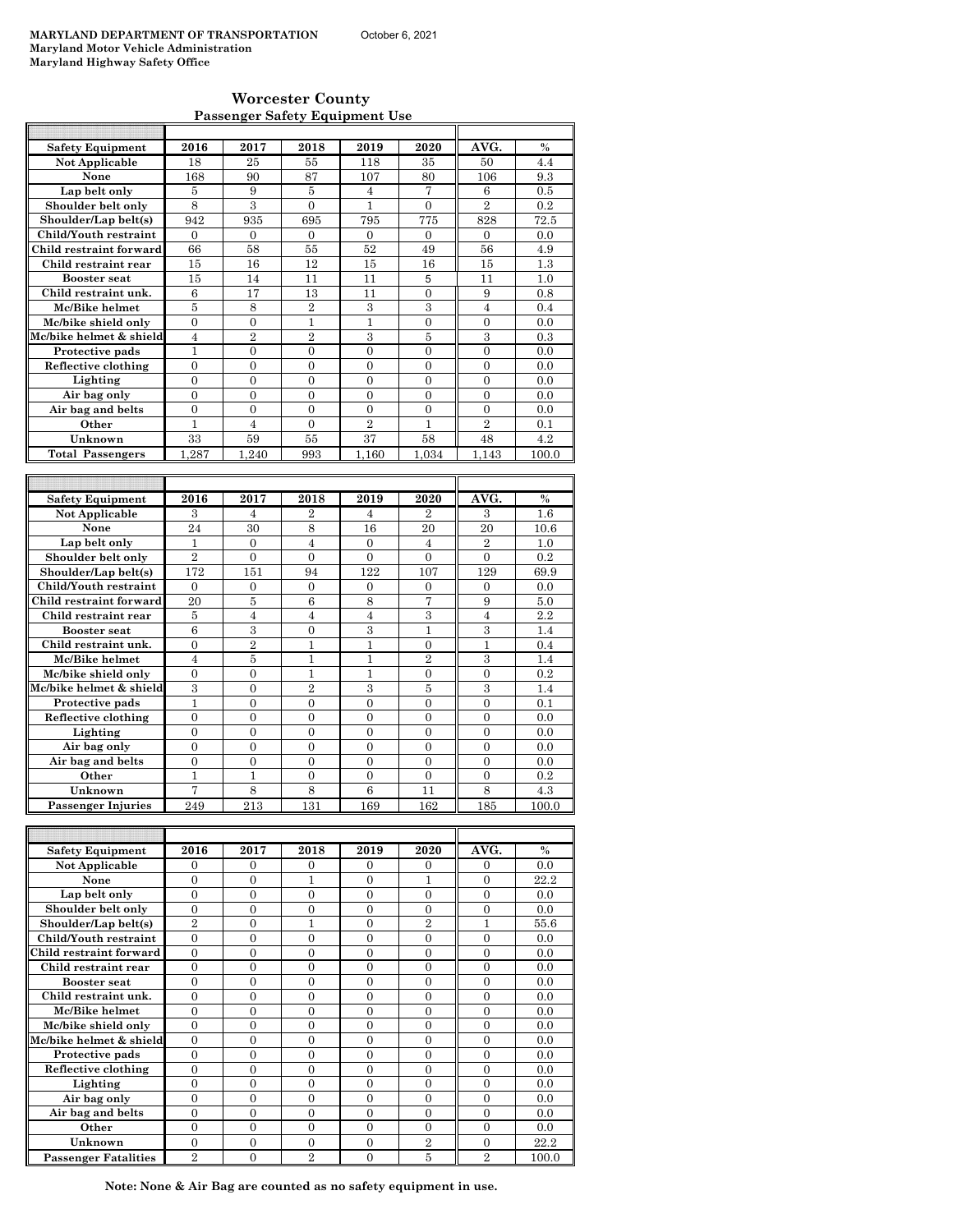### **Worcester County Non-Motorist Age**

| Non-Motorist Age           | 2016           | 2017           | 2018           | 2019           | 2020           | AVG.           | $\%$  |
|----------------------------|----------------|----------------|----------------|----------------|----------------|----------------|-------|
| Under 5                    | $\mathbf{2}$   | $\overline{2}$ | $\overline{2}$ | $\overline{2}$ | $\overline{2}$ | $\overline{2}$ | 2.5   |
| $5-9$                      | 5              | $\overline{2}$ | $\overline{2}$ | $\mathbf{0}$   | 3              | $\overline{2}$ | 3.0   |
| $10 - 15$                  | $\overline{2}$ | 5              | 1              | 6              | $\overline{4}$ | $\overline{4}$ | 4.6   |
| $16 - 17$                  | 3              | $\overline{2}$ | $\overline{2}$ | 5              | 1              | 3              | 3.3   |
| $18 - 19$                  | 8              | 6              | 1              | 8              | $\overline{2}$ | 5              | 6.3   |
| $20 - 24$                  | 18             | 27             | 27             | 18             | 8              | 20             | 24.9  |
| $25 - 29$                  | 3              | $\overline{4}$ | 7              | 5              | 10             | 6              | 7.4   |
| $30 - 34$                  | 3              | 3              | $\overline{4}$ | 7              | 1              | $\overline{4}$ | 4.6   |
| $35 - 39$                  | 5              | 7              | $\overline{2}$ | 5              | $\mathbf{1}$   | $\overline{4}$ | 5.1   |
| $40 - 44$                  | 6              | $\mathbf{1}$   | $\overline{0}$ | 3              | 5              | 3              | 3.8   |
| $45 - 49$                  | 5              | 6              | 1              | 5              | 5              | $\overline{4}$ | 5.6   |
| $50 - 54$                  | 5              | $\overline{2}$ | $\overline{5}$ | 7              | $\overline{2}$ | $\overline{4}$ | 5.3   |
| $55 - 59$                  | 5              | 6              | 6              | 7              | 3              | 5              | 6.9   |
| $60 - 64$                  | 3              | 3              | 5              | $\overline{4}$ | 3              | $\overline{4}$ | 4.6   |
| $65 - 69$                  | 5              | $\overline{4}$ | 5              | $\mathbf{2}$   | 5              | $\overline{4}$ | 5.3   |
| $70 - 79$                  | 3              | 3              | $\overline{4}$ | $\overline{4}$ | 3              | 3              | 4.3   |
| $80 +$                     | $\mathbf{2}$   | 1              | $\overline{4}$ | 1              | $\overline{2}$ | $\overline{2}$ | 2.5   |
| Unknown                    | $\Omega$       | $\theta$       | $\Omega$       | $\Omega$       | $\Omega$       | $\Omega$       | 0.0   |
| <b>Total Non-Motorists</b> | 83             | 84             | 78             | 89             | 60             | 79             | 100.0 |

| Non-Motorist Age   | 2016           | 2017           | 2018           | 2019           | 2020           | AVG.           | $\%$    |
|--------------------|----------------|----------------|----------------|----------------|----------------|----------------|---------|
| Under 5            | $\overline{2}$ | $\overline{2}$ | $\mathbf{1}$   | $\Omega$       | $\overline{2}$ | 1              | $2.2\,$ |
| $5 - 9$            | $\overline{4}$ | $\overline{2}$ | $\overline{2}$ | $\Omega$       | 3              | $\overline{2}$ | 3.4     |
| $10 - 15$          | $\overline{2}$ | 5              | $\Omega$       | 3              | 3              | 3              | 4.1     |
| $16 - 17$          | 3              | $\overline{2}$ | $\overline{2}$ | 3              | $\overline{0}$ | $\overline{2}$ | 3.1     |
| $18 - 19$          | $\overline{7}$ | 6              | 1              | 8              | $\overline{2}$ | 5              | 7.5     |
| $20 - 24$          | 17             | 23             | 21             | 15             | $\overline{7}$ | 17             | 26.0    |
| $25 -$<br>29       | 1              | 3              | 5              | 3              | 8              | $\overline{4}$ | 6.3     |
| 34<br>$30 -$       | 3              | 3              | 3              | 6              | 1              | 3              | 5.0     |
| $35 -$<br>39       | $\overline{4}$ | 7              | 1              | $\overline{4}$ | 1              | 3              | 5.3     |
| $40 - 44$          | 4              | $\mathbf{1}$   | $\overline{0}$ | 3              | 3              | $\overline{2}$ | 3.4     |
| $45 - 49$          | $\overline{2}$ | 6              | $\mathbf{1}$   | $\overline{4}$ | $\overline{2}$ | 3              | 4.7     |
| $50 - 54$          | $\overline{4}$ | $\overline{2}$ | 5              | 6              | $\overline{2}$ | $\overline{4}$ | 6.0     |
| $55 - 59$          | 5              | $\overline{4}$ | $\overline{4}$ | 6              | 3              | $\overline{4}$ | 6.9     |
| $60 - 64$          | 3              | 3              | $\overline{4}$ | 3              | $\overline{2}$ | 3              | 4.7     |
| $65 - 69$          | $\overline{4}$ | 3              | 3              | $\Omega$       | $\overline{4}$ | 3              | 4.4     |
| $70 - 79$          | 3              | 3              | $\overline{4}$ | 3              | 3              | 3              | 5.0     |
| $80 +$             | $\overline{2}$ | $\mathbf{1}$   | 3              | $\Omega$       | $\Omega$       | 1              | 1.9     |
| Unknown            | $\Omega$       | $\overline{0}$ | $\overline{0}$ | $\mathbf{0}$   | $\theta$       | $\Omega$       | 0.0     |
| Inj. Non-Motorists | 70             | 76             | 60             | 67             | 46             | 64             | 100.0   |

| Non-Motorist Age             | 2016           | 2017           | 2018           | 2019           | 2020             | AVG.           | $\%$  |
|------------------------------|----------------|----------------|----------------|----------------|------------------|----------------|-------|
| Under 5                      | $\Omega$       | $\Omega$       | $\Omega$       | $\Omega$       | $\overline{0}$   | $\mathbf{0}$   | 0.0   |
| $5 - 9$                      | $\overline{0}$ | $\overline{0}$ | $\mathbf{0}$   | $\overline{0}$ | $\mathbf{0}$     | $\mathbf{0}$   | 0.0   |
| $10 - 15$                    | $\overline{0}$ | $\mathbf{0}$   | $\overline{0}$ | $\overline{0}$ | $\mathbf{0}$     | $\mathbf{0}$   | 0.0   |
| $16 - 17$                    | $\overline{0}$ | $\mathbf{0}$   | $\overline{0}$ | $\overline{0}$ | $\mathbf{0}$     | $\mathbf{0}$   | 0.0   |
| $18 - 19$                    | $\overline{0}$ | $\overline{0}$ | $\Omega$       | $\Omega$       | $\overline{0}$   | $\mathbf{0}$   | 0.0   |
| $20 - 24$                    | $\Omega$       | $\overline{2}$ | $\Omega$       | $\Omega$       | $\mathbf{0}$     | $\Omega$       | 12.5  |
| $25 - 29$                    | $\overline{0}$ | $\mathbf{0}$   | $\overline{0}$ | $\overline{0}$ | $\mathbf{0}$     | $\mathbf{0}$   | 0.0   |
| $30 - 34$                    | $\overline{0}$ | $\overline{0}$ | $\overline{0}$ | $\overline{0}$ | $\mathbf{0}$     | $\mathbf{0}$   | 0.0   |
| $35 - 39$                    | $\overline{0}$ | $\mathbf{0}$   | 1              | $\overline{0}$ | $\mathbf{0}$     | $\mathbf{0}$   | 6.3   |
| $40 - 44$                    | $\overline{0}$ | $\overline{0}$ | $\overline{0}$ | $\overline{0}$ | $\mathbf{1}$     | $\mathbf{0}$   | 6.3   |
| $45 - 49$                    | $\overline{2}$ | $\Omega$       | $\Omega$       | $\Omega$       | 1                | 1              | 18.8  |
| $50 - 54$                    | $\overline{0}$ | $\overline{0}$ | $\overline{0}$ | $\overline{0}$ | $\mathbf{0}$     | $\overline{0}$ | 0.0   |
| $55 - 59$                    | $\overline{0}$ | $\mathbf{1}$   | 1              | $\overline{1}$ | $\boldsymbol{0}$ | $\mathbf{1}$   | 18.8  |
| $60 - 64$                    | $\overline{0}$ | $\mathbf{0}$   | 1              | $\overline{1}$ | $\mathbf{1}$     | $\mathbf{1}$   | 18.8  |
| $65 - 69$                    | $\mathbf{1}$   | $\overline{0}$ | $\overline{0}$ | $\overline{0}$ | $\mathbf{1}$     | $\mathbf{0}$   | 12.5  |
| $70 - 79$                    | $\theta$       | $\mathbf{0}$   | $\Omega$       | $\Omega$       | $\mathbf{0}$     | $\Omega$       | 0.0   |
| $80 +$                       | $\overline{0}$ | $\overline{0}$ | $\Omega$       | $\Omega$       | $\mathbf{1}$     | $\Omega$       | 6.3   |
| Unknown                      | $\overline{0}$ | $\overline{0}$ | $\overline{0}$ | $\overline{0}$ | $\mathbf{0}$     | $\overline{0}$ | 0.0   |
| <b>Non-Motor. Fatalities</b> | 3              | 3              | 3              | $\overline{2}$ | $\bf 5$          | 3              | 100.0 |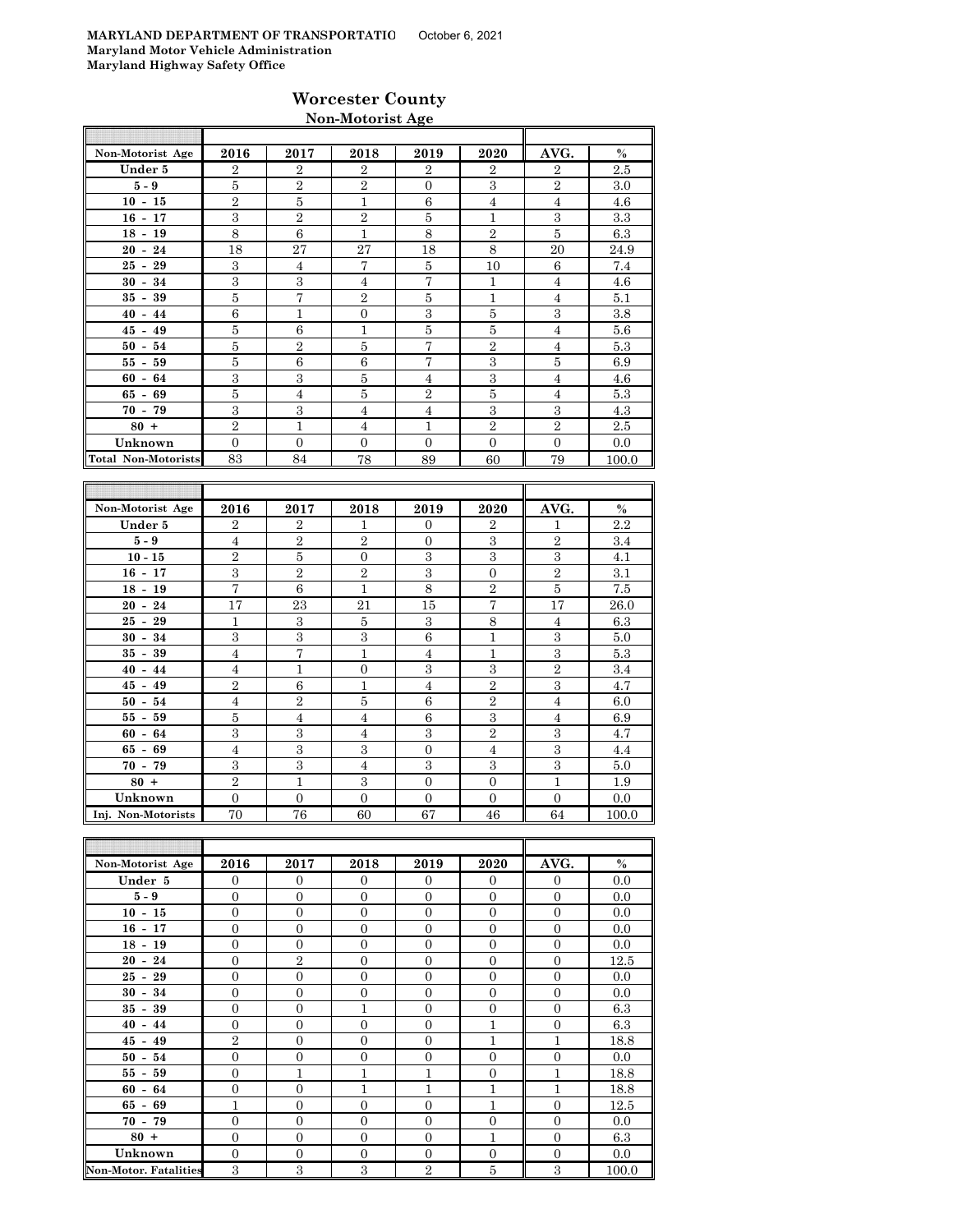$\overline{r}$ 

| Non-Motorist Gender          | 2016           | 2017     | 2018           | 2019 | 2020     | AVG.     | $\%$    |
|------------------------------|----------------|----------|----------------|------|----------|----------|---------|
| Male                         | 45             | 50       | 43             | 59   | 35       | 46       | 58.9    |
| Female                       | 36             | 34       | 33             | 29   | 24       | 31       | 39.6    |
| Unknown                      | $\overline{2}$ | $\Omega$ | $\overline{2}$ |      |          |          | $1.5\,$ |
| <b>Total Non-Motorists</b>   | 83             | 84       | 78             | 89   | 60       | 79       | 100.0   |
|                              |                |          |                |      |          |          |         |
|                              |                |          |                |      |          |          |         |
|                              |                |          |                |      |          |          |         |
| Non-Motorist Gender          | 2016           | 2017     | 2018           | 2019 | 2020     | AVG.     | $\%$    |
| Male                         | 34             | 47       | 33             | 42   | 25       | 36       | 56.7    |
| Female                       | 34             | 29       | 27             | 25   | 21       | 27       | 42.6    |
| Unknown                      | $\overline{2}$ | $\Omega$ | $\Omega$       | 0    | $\Omega$ | $\Omega$ | 0.6     |
| <b>Non-Motorist Injuries</b> | 70             | 76       | 60             | 67   | 46       | 64       | 100.0   |
|                              |                |          |                |      |          |          |         |
|                              |                |          |                |      |          |          |         |

# **Worcester County**

Τ

╗

# **Non-Motorist Gender**

| Non-Motorist Gender            | 2016 | 2017 | 2018 | 2019 | 2020 | AVG. | $\%$  |
|--------------------------------|------|------|------|------|------|------|-------|
| Male                           |      |      |      |      |      |      | 81.3  |
| Female                         |      |      |      |      |      |      | 18.8  |
| Unknown                        |      |      |      |      |      |      | 0.0   |
| <b>Non-Motorist Fatalities</b> |      |      |      |      |      |      | 100.0 |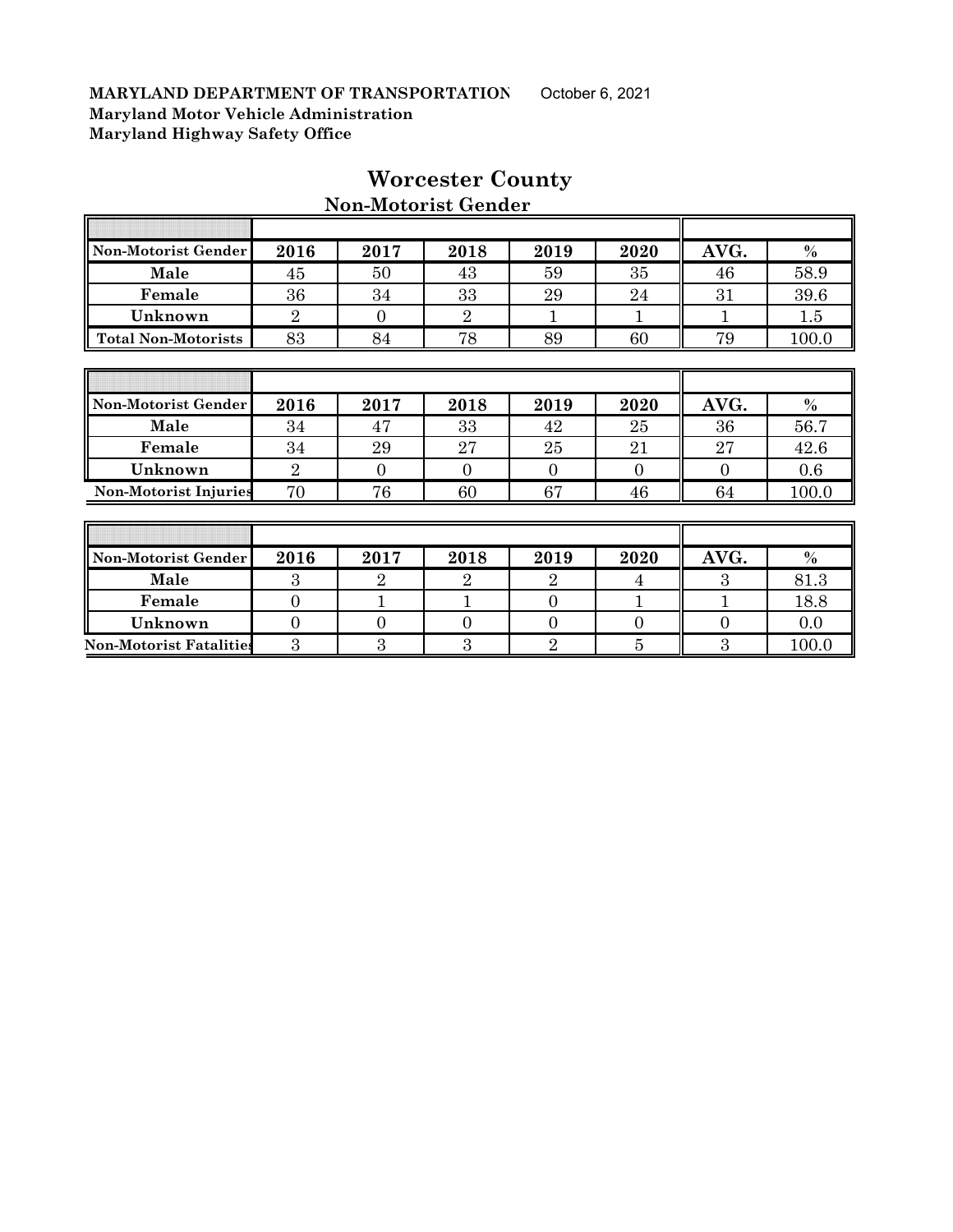**IF** 

### **Worcester County Non-Motorist Location**

| <b>Non-Motorist Location</b>     | 2016           | 2017             | 2018             | 2019             | 2020             | AVG.             | $\%$       |
|----------------------------------|----------------|------------------|------------------|------------------|------------------|------------------|------------|
| Not App.                         | 3              | 3                | 4                | 4                | $\overline{2}$   | 3                | 4.1        |
| Shoulder                         | 7              | $\overline{4}$   | 7                | 10               | $\overline{2}$   | 6                | 7.6        |
| Curb                             | 0              | $\overline{2}$   | 0                | $\mathbf{0}$     | $\mathbf{0}$     | 0                | $0.5\,$    |
| Sidewalk                         | 7              | 3                | 6                | $\overline{7}$   | 3                | $\overline{5}$   | 6.6        |
| <b>Outside Right of Way</b>      | $\mathbf{1}$   | $\mathbf{1}$     | $\overline{2}$   | $\overline{2}$   | $\overline{2}$   | $\overline{2}$   | 2.0        |
| On Rd. at Crosswalk              | 16             | 9                | 15               | 10               | 10               | 12               | 15.2       |
| On Rd. Not at Cross.             | 25             | 20               | 18               | 24               | 23               | 22               | 27.9       |
| In School Bus Zone               | $\mathbf{0}$   | $\mathbf{0}$     | $\overline{0}$   | $\mathbf{0}$     | $\mathbf{0}$     | $\theta$         | 0.0        |
| In Bikeway                       | $\mathbf{1}$   | 11               | 3                | $\,6$            | $\overline{2}$   | 5                | 5.8        |
| <b>At Inter Marked Crosswal</b>  | 5              | 9                | 3                | 8                | 3                | 6                | 7.1        |
| <b>At Inter No Crosswalk</b>     | 1              | $\overline{2}$   | $\overline{4}$   | $\overline{2}$   | $\overline{2}$   | $\overline{2}$   | 2.8        |
| <b>Driveway Access</b>           | $\overline{0}$ | $\Omega$         | $\overline{0}$   | $\overline{0}$   | $\Omega$         | $\Omega$         | 0.0        |
| Median                           | $\mathbf{0}$   | $\Omega$         | $\overline{0}$   | 1                | $\Omega$         | $\Omega$         | 0.3        |
| Island                           | $\overline{0}$ | $\overline{0}$   | $\overline{0}$   | $\mathbf{0}$     | $\overline{0}$   | $\overline{0}$   | 0.0        |
| <b>Shared Use Path or Trails</b> | $\overline{2}$ | 3                | $\overline{0}$   | $\overline{2}$   | $\mathbf{0}$     | $\mathbf{1}$     | 1.8        |
| <b>Inside Building</b>           | $\overline{0}$ | $\overline{0}$   | 1                | $\overline{2}$   | 3                | $\mathbf{1}$     | 1.5        |
| Midblock Marked Crosswa          | $\mathbf{0}$   | $\mathbf{1}$     | 1                | $\overline{2}$   | $\mathbf{0}$     | 1                | 1.0        |
| Other/Unk.                       | 15             | 16               | 14               | 9                | 8                | 12               | 15.7       |
| <b>Total Non-Motorists</b>       | 83             | 84               | 78               | 89               | 60               | 79               | 100.0      |
|                                  |                |                  |                  |                  |                  |                  |            |
|                                  |                |                  |                  |                  |                  |                  |            |
| <b>Non-Motorist Location</b>     | 2016           | 2017             | 2018             | 2019             | 2020             | AVG.             | $\%$       |
| Not App.                         | $\overline{2}$ | $\overline{2}$   | 1                | 0                | $\overline{2}$   | 1                | 2.2        |
| Shoulder                         | 5              | $\overline{4}$   | 6                | $\overline{7}$   | $\overline{2}$   | 5                | 7.5        |
| Curb                             | $\mathbf{0}$   | $\sqrt{2}$       | 0                | $\mathbf{0}$     | 0                | $\mathbf{0}$     | 0.6        |
| Sidewalk                         | 6              | $\overline{2}$   | $\overline{4}$   | 3                | $\overline{2}$   | 3                | 5.3        |
| <b>Outside Right of Way</b>      | $\mathbf{0}$   | $\mathbf{1}$     | $\overline{2}$   | $\overline{2}$   | $\mathbf{1}$     | $\mathbf{1}$     | 1.9        |
| On Rd. at Crosswalk              | 14             | 8                | 11               | 9                | 9                | 10               | 16.0       |
| On Rd. Not at Cross.             | 23             | 16               | 15               | 23               | 18               | 19               | 29.8       |
| In School Bus Zone               | $\Omega$       | $\mathbf{0}$     | $\overline{0}$   | $\mathbf{0}$     | $\mathbf{0}$     | $\overline{0}$   | 0.0        |
| In Bikeway                       | $\mathbf{1}$   | 10               | $\overline{2}$   | $\overline{4}$   | $\overline{2}$   | $\overline{4}$   | 6.0        |
| Inter Marked Crosswalk           | 5              | 9                | 3                | 5                | 3                | 5                | 7.8        |
| <b>At Inters No Crosswalk</b>    | $\mathbf{1}$   | $\overline{2}$   | 3                | $\overline{2}$   | 1                | $\overline{2}$   | 2.8        |
| <b>Driveway Access</b>           | $\mathbf{0}$   | $\overline{0}$   | $\overline{0}$   | $\overline{0}$   | $\overline{0}$   | $\overline{0}$   | 0.0        |
| Median                           | $\overline{0}$ | $\overline{0}$   | $\overline{0}$   | 1                | $\overline{0}$   | $\overline{0}$   | 0.3        |
| Island                           | $\mathbf{0}$   | $\overline{0}$   | $\overline{0}$   | $\mathbf{0}$     | $\overline{0}$   | $\overline{0}$   | 0.0        |
| <b>Shared Use Path or Trails</b> | $\overline{2}$ | 3                | $\overline{0}$   | $\overline{2}$   | $\Omega$         | $\mathbf{1}$     | 2.2        |
| <b>Inside Building</b>           | $\overline{0}$ | $\overline{0}$   | 1                | $\mathbf{0}$     | $\overline{0}$   | $\overline{0}$   | 0.3        |
| Midblock Marked Crosswa          | $\overline{0}$ | 1                | 1                | $\overline{2}$   | $\mathbf{0}$     | $\mathbf{1}$     | $1.3\,$    |
| Other/Unk.                       | 11             | 16               | 11               | $\overline{7}$   | 6                | 10               | 16.0       |
| <b>Injured Non-Motorists</b>     | 70             | 76               | 60               | 67               | 46               | 64               | 100.0      |
|                                  |                |                  |                  |                  |                  |                  |            |
|                                  |                |                  |                  |                  |                  |                  |            |
| Non-Motorist Location            | 2016           | 2017             | 2018             | 2019             | 2020             | AVG.             | $\%$       |
| Not App.                         | $\overline{0}$ | $\overline{0}$   | 0                | $\overline{0}$   | $\overline{0}$   | $\mathbf{0}$     | 0.0        |
| Shoulder                         | $\mathbf{1}$   | $\boldsymbol{0}$ | 1                | $\mathbf{0}$     | $\mathbf{0}$     | $\overline{0}$   | 12.5       |
| Curb                             | $\overline{0}$ | 0                | 0                | $\overline{0}$   | $\mathbf{0}$     | $\mathbf{0}$     | 0.0        |
| Sidewalk                         | $\overline{0}$ | $\overline{0}$   | $\overline{0}$   | $\overline{0}$   | $\overline{0}$   | $\mathbf{0}$     | 0.0        |
| <b>Outside Right of Way</b>      | $\mathbf{0}$   | $\overline{0}$   | $\boldsymbol{0}$ | $\overline{0}$   | $\mathbf{1}$     | $\boldsymbol{0}$ | 6.3        |
| On Rd. at Crosswalk              | $\mathbf{1}$   | $\boldsymbol{0}$ | $\mathbf{1}$     | $\overline{0}$   | $\mathbf{1}$     | $\mathbf{1}$     | 18.8       |
| On Rd. Not at Cross.             | 1              | $\,3$            | 1                | 0                | $\overline{2}$   | 1                | 43.8       |
| In School Bus Zone               | $\mathbf{0}$   | $\overline{0}$   | $\boldsymbol{0}$ | $\mathbf{0}$     | $\mathbf{0}$     | $\overline{0}$   | 0.0        |
| In Bikeway                       | $\mathbf{0}$   | $\overline{0}$   | $\overline{0}$   | $\mathbf{0}$     | $\mathbf{0}$     | $\mathbf{0}$     | 0.0        |
| Inters Marked Crosswall          | $\overline{0}$ | $\overline{0}$   | 0                | $\,2$            | $\overline{0}$   | $\mathbf{0}$     | 12.5       |
| <b>At Inters No Crosswalk</b>    | 0              | 0                | 0                | $\mathbf{0}$     | $\overline{0}$   | $\mathbf{0}$     | 0.0        |
| <b>Driveway Access</b>           | $\overline{0}$ | $\overline{0}$   | $\overline{0}$   | $\overline{0}$   | $\overline{0}$   | $\overline{0}$   | 0.0        |
| Median                           | $\mathbf{0}$   | $\overline{0}$   | $\boldsymbol{0}$ | $\overline{0}$   | $\mathbf{0}$     | $\overline{0}$   | 0.0        |
| Island                           | $\overline{0}$ | 0                | 0                | 0                | $\mathbf{0}$     | $\mathbf{0}$     |            |
| <b>Shared Use Path or Trails</b> | $\overline{0}$ | $\overline{0}$   | $\overline{0}$   | $\overline{0}$   | $\mathbf{0}$     | $\mathbf{0}$     | 0.0<br>0.0 |
| <b>Inside Building</b>           | $\mathbf{0}$   | $\mathbf{0}$     | $\boldsymbol{0}$ | $\boldsymbol{0}$ | $\mathbf{0}$     | $\mathbf{0}$     | 0.0        |
| Midblock Marked Crosswa          | $\overline{0}$ | $\overline{0}$   | 0                | $\overline{0}$   | $\boldsymbol{0}$ | $\boldsymbol{0}$ | $0.0\,$    |
|                                  |                |                  |                  |                  |                  |                  |            |
| Other/Unk.                       | $\mathbf{0}$   | $\overline{0}$   | $\boldsymbol{0}$ | $\boldsymbol{0}$ | $\mathbf{1}$     | $\boldsymbol{0}$ | $6.3\,$    |

**Non-Motorist Fatalities** 3 3 3 3 3 3 3 3 3 3 100.0